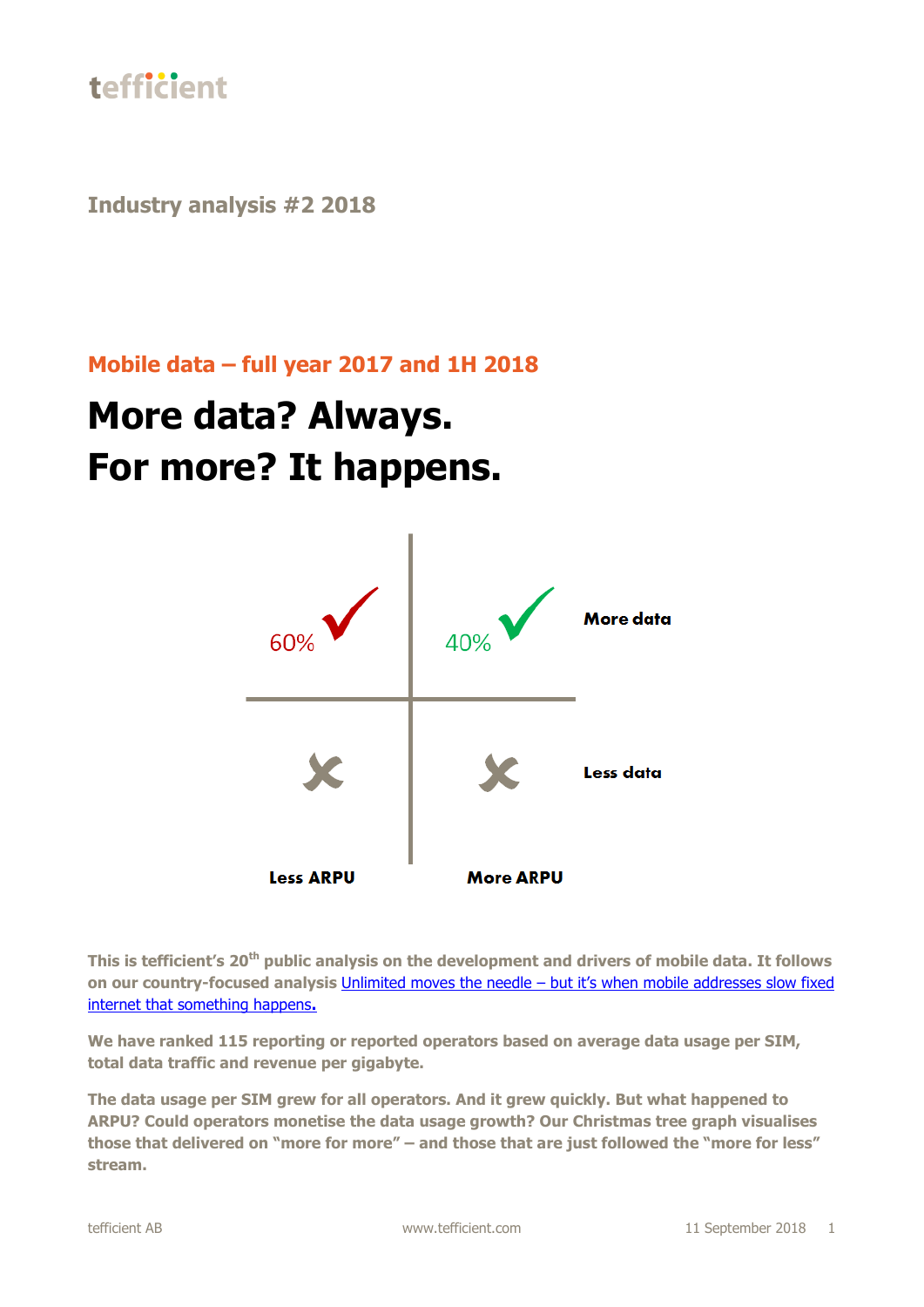### **Average consumption per SIM per month? Up to 20 GB.**

Figure 1 shows the average mobile data usage for a large number of reporting or reported<sup>1</sup> mobile operators globally. The usage for the full year of 2017 and – if available – the usage for the first half of 2018 are both displayed.



Figure 1. Average data usage per reported SIM per month – all operators

As it's near to impossible to read Figure 1 we will break it down into three regions of the world, but let's first use Figure 1 to identify the **global data usage leaders**.

**<sup>.</sup>**  $1$  By regulators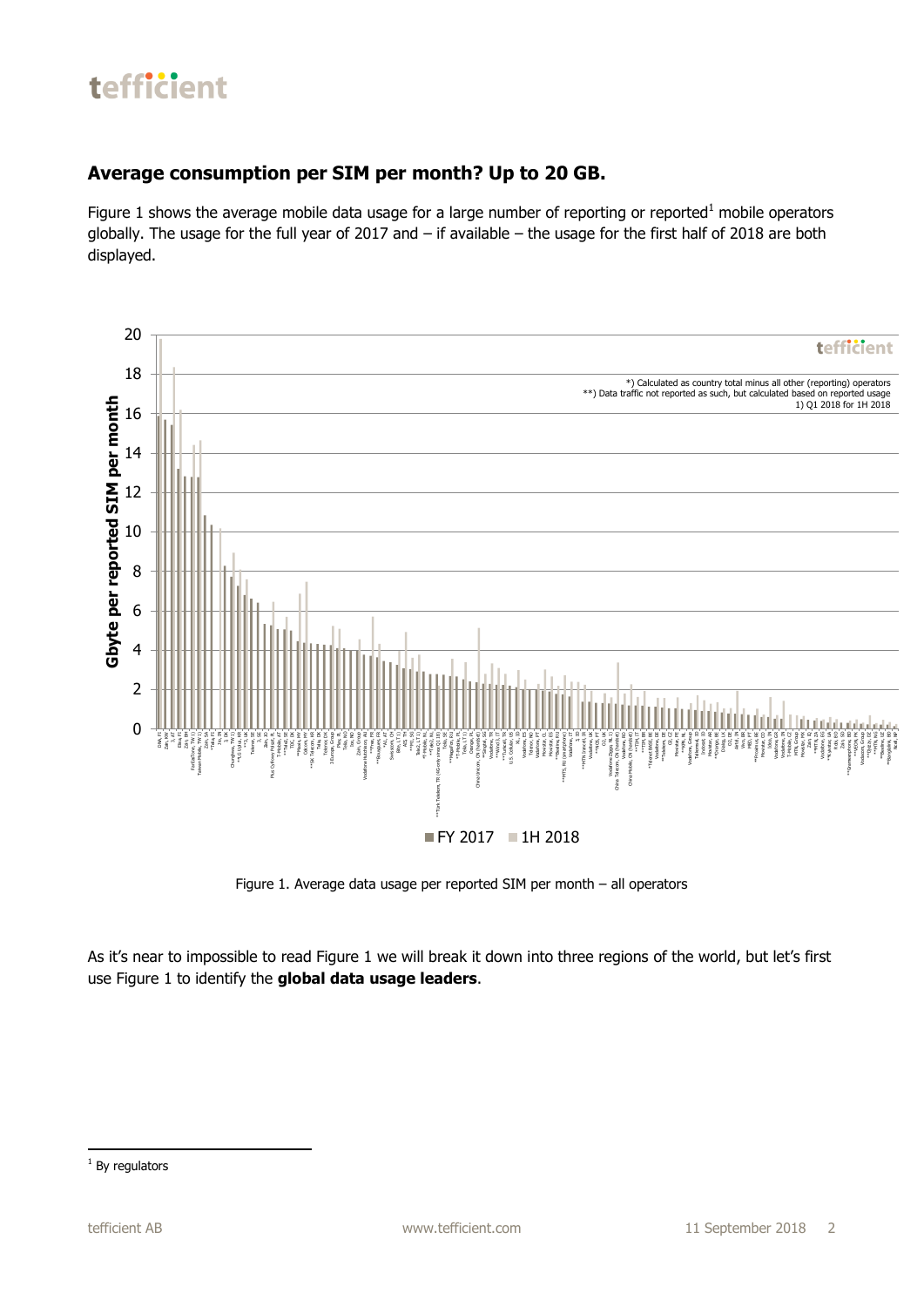**Gold** DNA Finland with 15.9 GB per SIM and month in FY 2017 and 19.8 GB in 1H 2018

DNA is again the usage leader of the world, but the lead is quite narrow. Most of DNA's **DNA** subscriptions – regular ones as well as data-only subscriptions – have **unlimited data** volume where the price depends on the chosen speed tier. DNA isn't reporting how many subscriptions that

had unlimited data volume, but the December 2017 figure for Finland as a whole was a whopping **64%** of all non-M2M SIMs, making it very likely that Finland is the premier unlimited market in the world. What we do know is that **58%** of DNA's consumer subscribers had chosen speeds that require 4G in June 2018. DNA currently sells subscriptions with up to 100 Mbit/s, 300 Mbit/s and one without any speed limitation (called Max 4G).

#### **Silver** Zain Kuwait with 15.7 GB per SIM and month in FY 2017

Zain Kuwait is (alongside other Zain affiliates) in our analysis for the first time. No data is *<u>Dzain</u>* available for the first half of 2018 – it's only reported annually. Based on the 2017 data, Zain was just behind DNA. Zain has been flirting with unlimited, but unlike Finland, the plans have not been truly unlimited but with certain daily fair usage caps. The subscriptions that currently are sold are bucket plans, but the buckets are large – up to 1 TB for postpaid and 200 GB for prepaid.

**Bronze** 3 Austria with 15.4 GB per SIM and month in FY 2017 and 18.4 GB in 1H 2018



Three (or Drei) Austria has always been in the top in our analyses and takes the bronze medal this time. The usage is still very high, but the distance to first ranked DNA increased in the first half of 2018. This could likely be attributed to 3's competitors T-Mobile and A1 that, starting 2017,

aggressively targeted a segment that previously was more or less owned by 3: **Data-only**. In Austria these subscriptions are used to substitute (slow) fixed broadband. They come with unlimited data volume but are charged based on speed tiers. In 2016, 3 carried 64% of the Austrian mobile data traffic – but in 2017 that share had declined to **50%**. It suggests that competition had some success in this segment in 2017. In our [country analysis,](https://tefficient.com/unlimited-moves-the-needle-but-its-when-mobile-addresses-slow-fixed-internet-that-something-happens/) we show just how important data-only is for the overall data usage of a country – and how uniquely positioned Austria is in this respect.

Just below the podium we find **Elisa** from Finland (13.2 GB per SIM per month in 2017 and 16.2 GB in 1H 2018), **Zain** from Bahrain (12.8 GB per SIM per month in 2017). **FarEasTone** and **Taiwan Mobile**, both from Taiwan, follow with more or less the same usage (12.8 GB in 2017, 14.4/14.7 GB in 1H 2018). **Telia** Finland (10.4 GB in 2017) and **Jio** from India (10.2 GB per SIM per month in 1H 2018) finalise the top ten list of the world.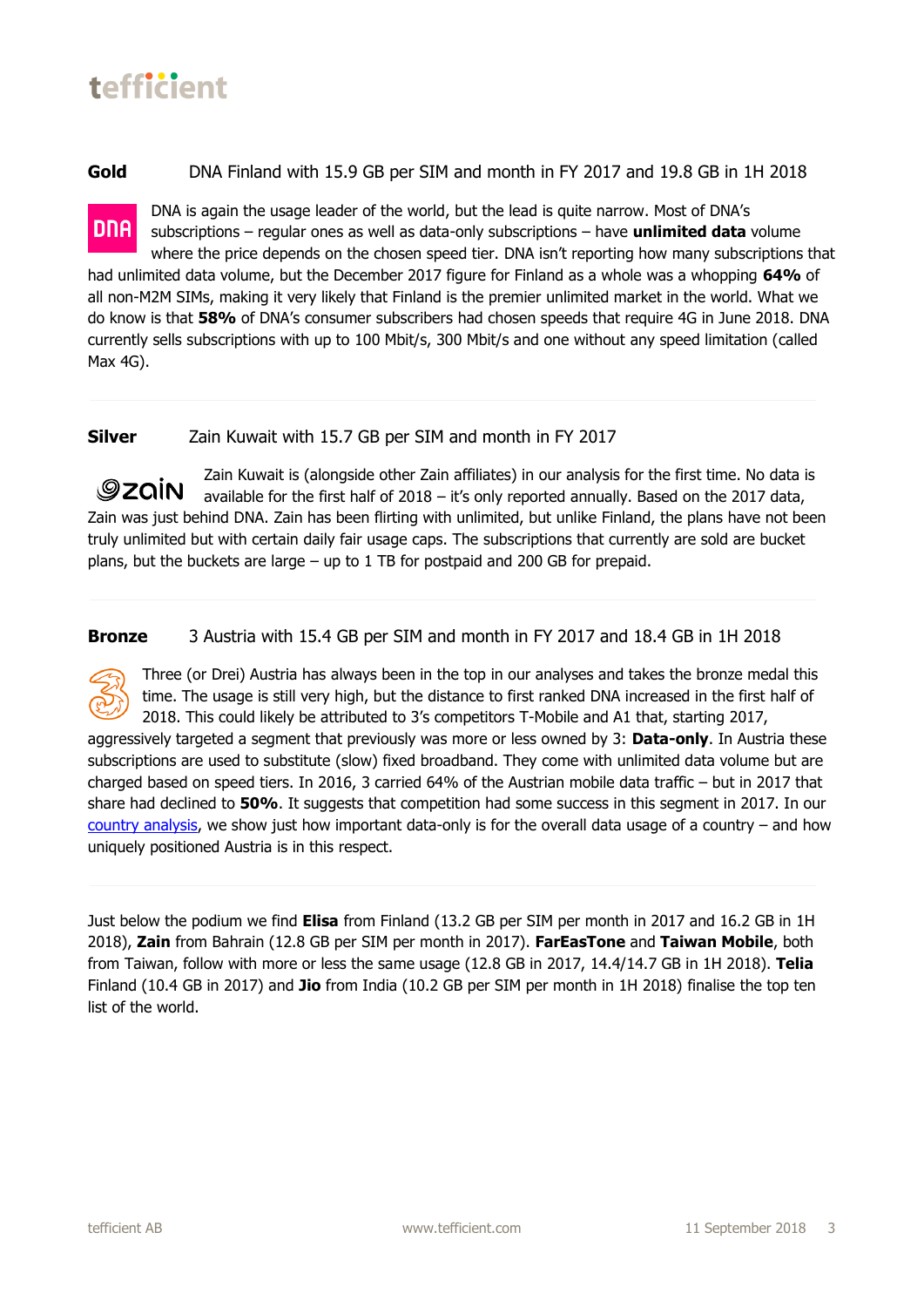#### **Europe: Finnish operators and '3' dominate the top**

Now to the first of three breakdowns: Europe. As the world data usage leader, **DNA** obviously tops also this chart.



Figure 2. Average data usage per reported SIM per month – European operators

The first eight operators are either Finnish – **DNA**, **Elisa**, **Telia** – or affiliates to '**3**' (Austria, Denmark, Sweden). The only non-Finnish, non-'3', operator among the eight is **Telenor** Sweden.

The remaining European operators have customers with significantly lower usage than in the top, but there are a number of operators that had an average usage above 5 GB per month in 2017: **Plus/Cyfrowy Polsat** from Poland, **T-Mobile** Austria, **Tele2** Sweden and **TDC** from Denmark. In the first half of 2018 **Play** from Poland and **Free** from France also surpassed 5 GB.

Free had one of the fastest growth rates in 1H 2018 and unlimited mobile data could be an explanation. For the first time, Free's owner Iliad in Q2 reported how large share of Free's mobile customers that are on the 'unlimited' plan – **55%**. All those customers aren't truly unlimited though; that plan is unlimited exclusively for customers who also subscribe to Free's triple-play Freebox. But with a cap of 100 GB, customers without a Freebox aren't likely feeling very restricted. The change to 100 GB/unlimited was made in March 2017. It was previously 50 GB.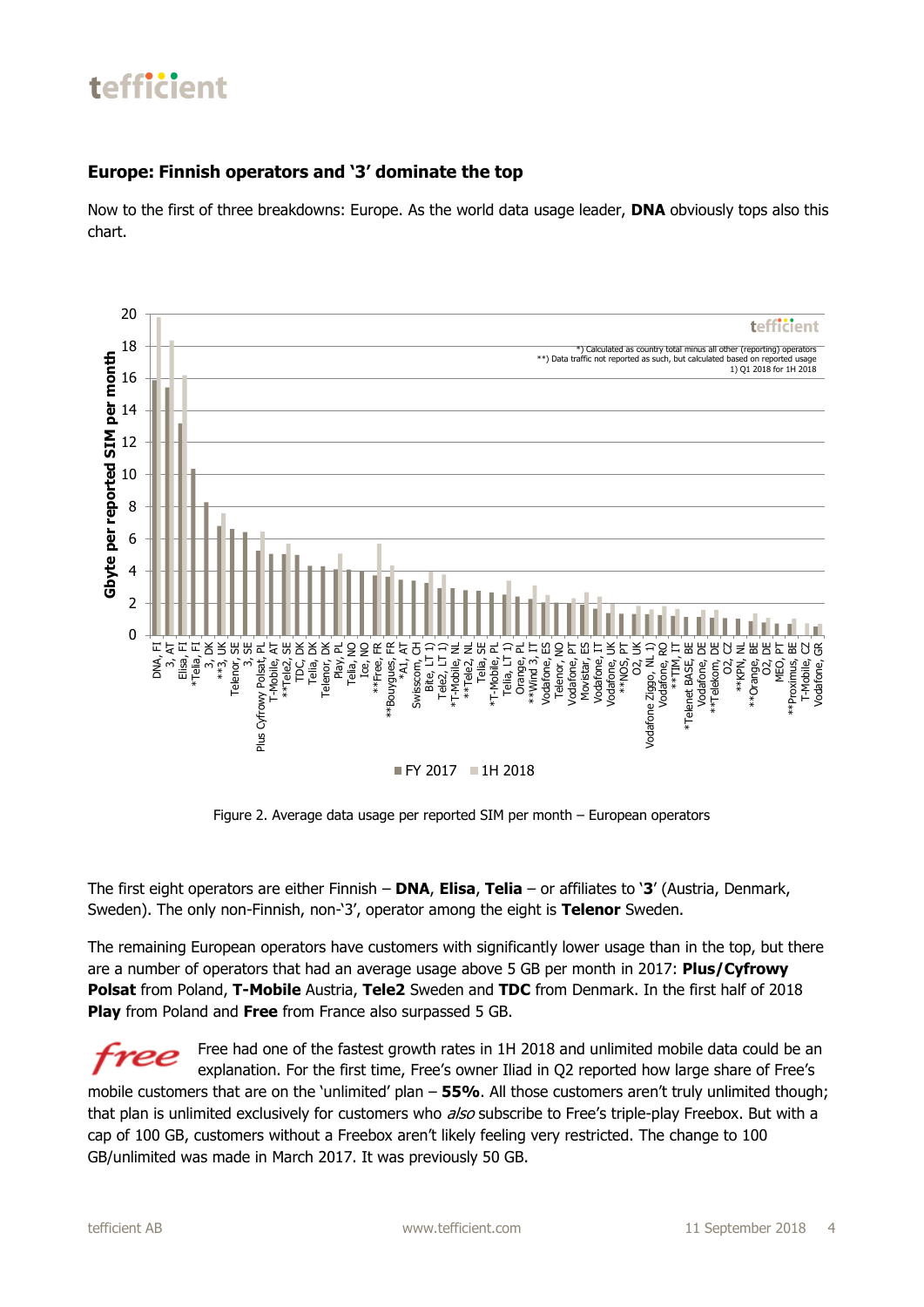

But Europe has a long tail: Operators from six countries – **Greece**, **Czechia**, **Portugal**, **Belgium**, **Germany** and the **Netherlands** – hold the eleven lowest usage positions.

If comparing the 1H 2018 to the FY 2017 usage bars, we can see that the usage is growing everywhere (where reported).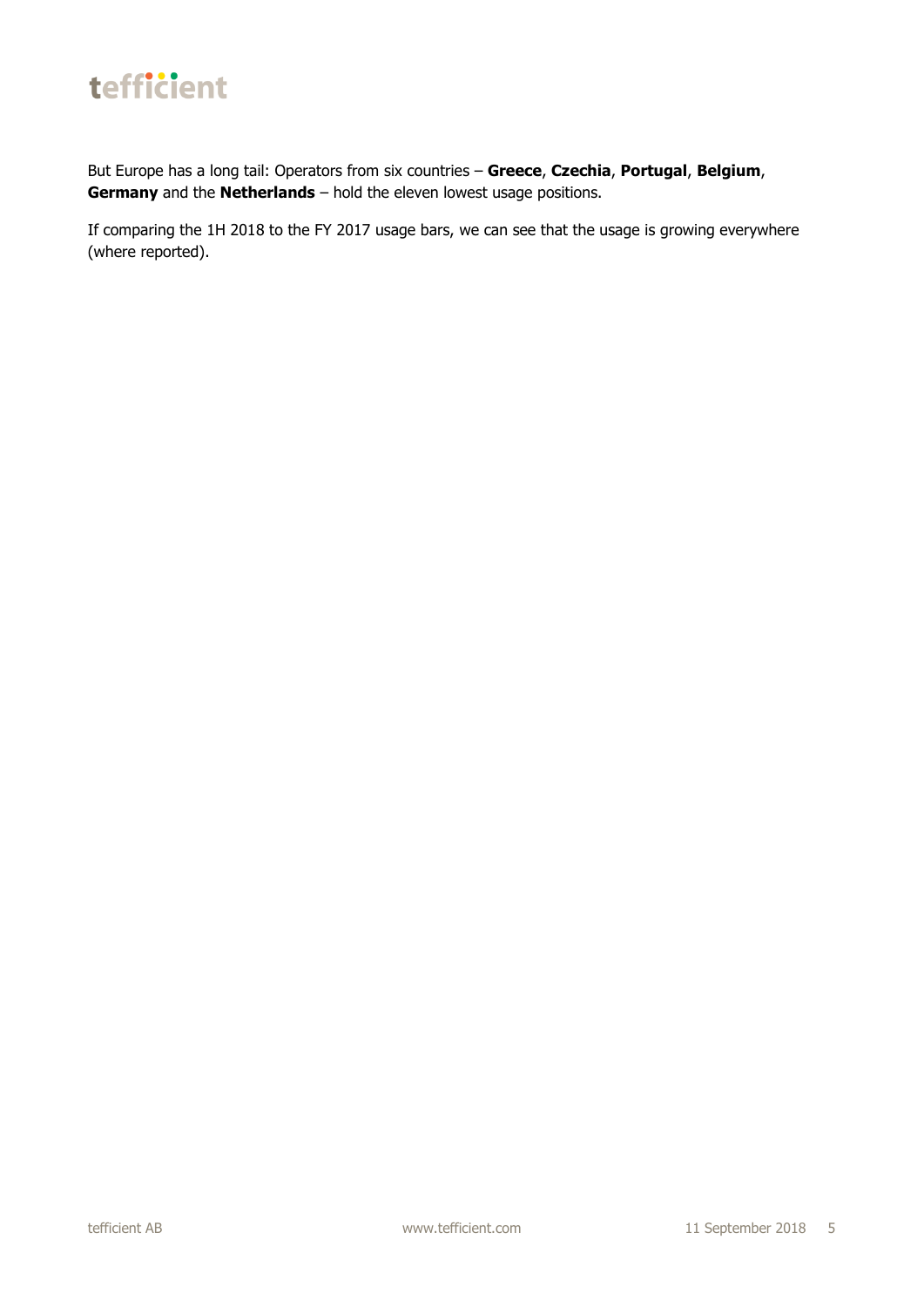#### **Asia and China: Taiwan, Jio, Korea and Malaysia dominate the top**

The two Taiwanese operators **FarEasTone** and **Taiwan Mobile** hold the top two positions. Taiwan Mobile passed FarEasTone in 1H 2018. **Jio**'s usage exceeded the 10 GB per SIM per month level in the first half of 2018.

The Taiwanese market leader, **Chunghwa**, has significantly lower average data usage than its two smaller competitors. South Korea was once a data usage leader – not just in Asia, but globally – but the growth in usage isn't very fast any longer. The growth in Malaysia is, in contrast, very fast. **Celcom** overtook **Maxis** in average data usage in the first half of 2018.



Figure 3. Average data usage per reported SIM per month – Asian and Chinese operators

Also the Thai operator **AIS** has had quick usage growth in 1H 2018. But the fastest growth is found in China and India<sup>2</sup>:

- Vodafone, India **+173%** growth in average usage per month between FY 2017 and 1H 2018
- Idea, India **+162%**
- China Telecom **+162%**

**<sup>.</sup>**  $<sup>2</sup>$  Jio's growth rate can't be calculated as the traffic in the first half of 2017 hasn't been reported</sup>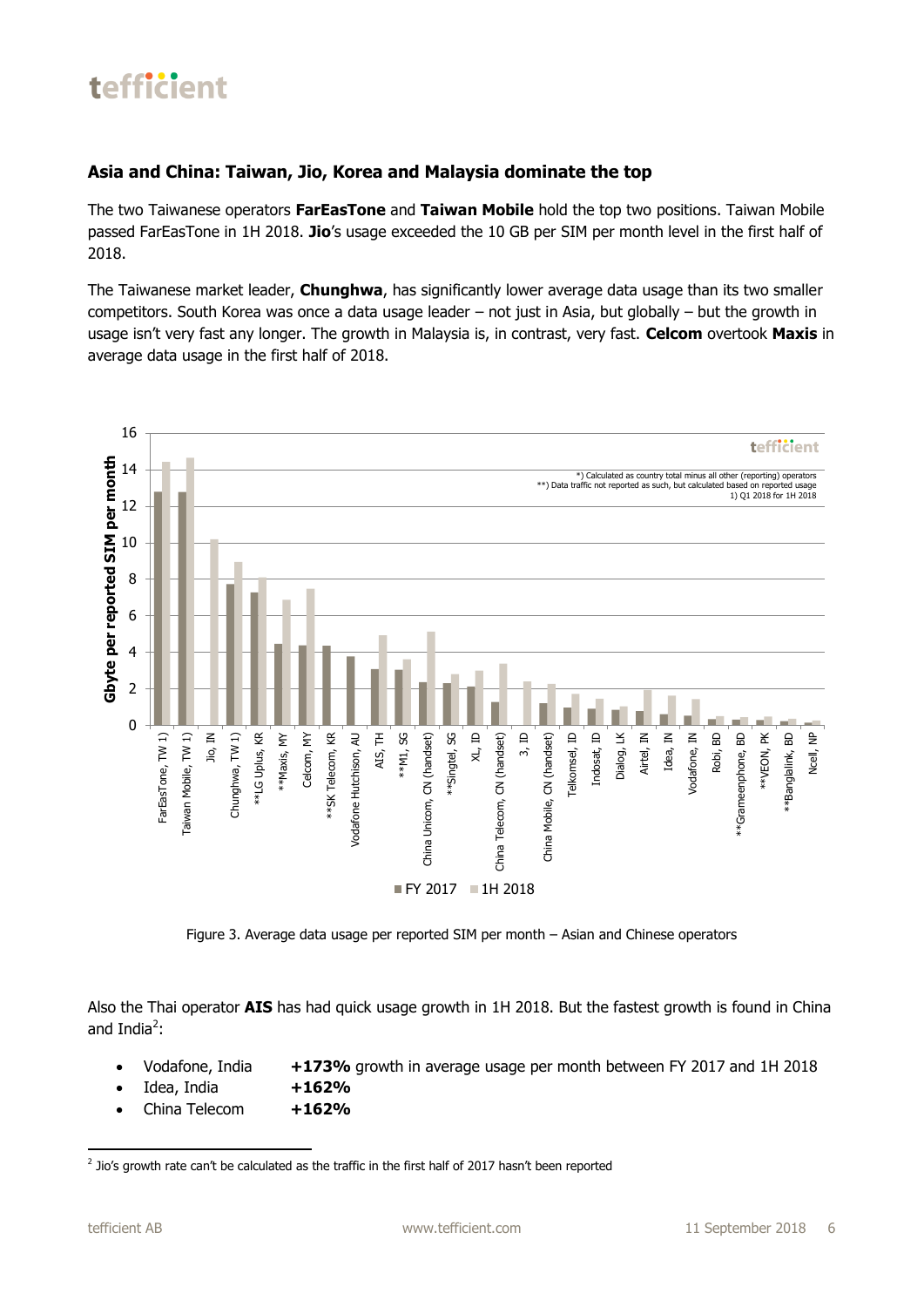

- Airtel, India **+150%**
- China Unicom **+117%**
- China Mobile **+88%**

Even if the Indian incumbent operators have very fast growth in data usage, they are obviously still far from Jio's 10.2 GB per SIM per month in 1H 2018. Note also that all three Chinese operators exclude data-only from their reported data traffic.

The fastest usage growth is found in India and China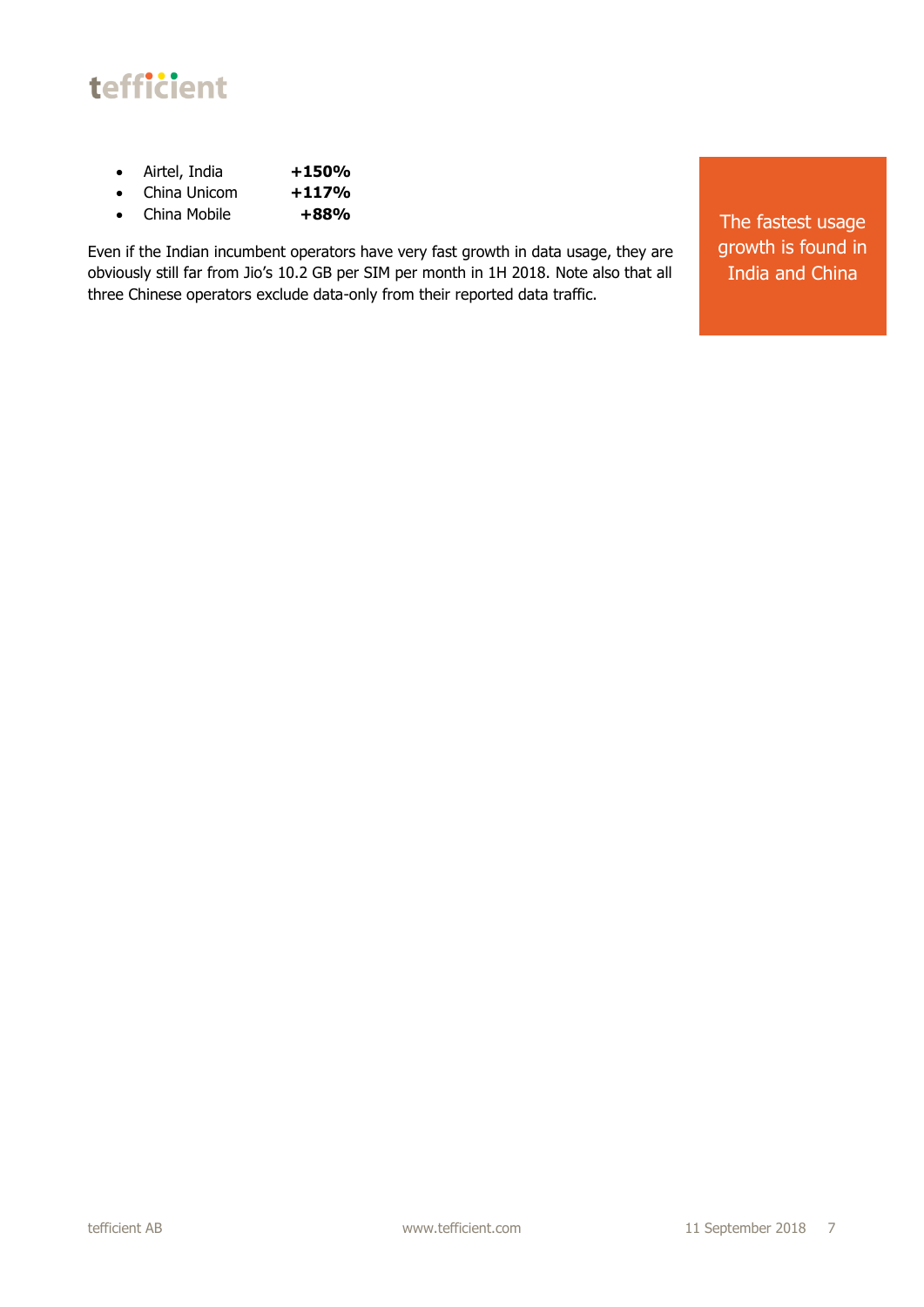#### **RoW: Zain dominates the top**

The rest of world ranking combines North American, Latin American and Russian operators with operators from Middle East, Africa and reporting international groups, see Figure 4.



Figure 4. Average data usage per reported SIM per month – RoW operators

If we disregard **3 Europe** group whose affiliates are represented in the European comparison (Figure 2), it's interesting to see how high the average usage of **Zain** Group is. If looking at Zain's reported 2017 figures, the average is lifted by Kuwait, Bahrain, Saudi Arabia and Jordan whereas Iraq and Sudan lower it.

Russian and Turkish operators have high average usage. The Latin American operators have – with the exception of Chile – fairly low average usage, but the growth in 1H 2018 has generally been high.

It is a pity that none of the major US or Canadian operators report their data traffic or usage. The only sample in Figure 4 is **U.S. Cellular**. It's likely that four larger US carriers Verizon, AT&T, T-Mobile and Sprint could have higher data usage (the country average was 3.3 GB in 2017).

African operators are – together with operators from Uzbekistan and Ukraine – having the lowest monthly data usage per SIM in our sample.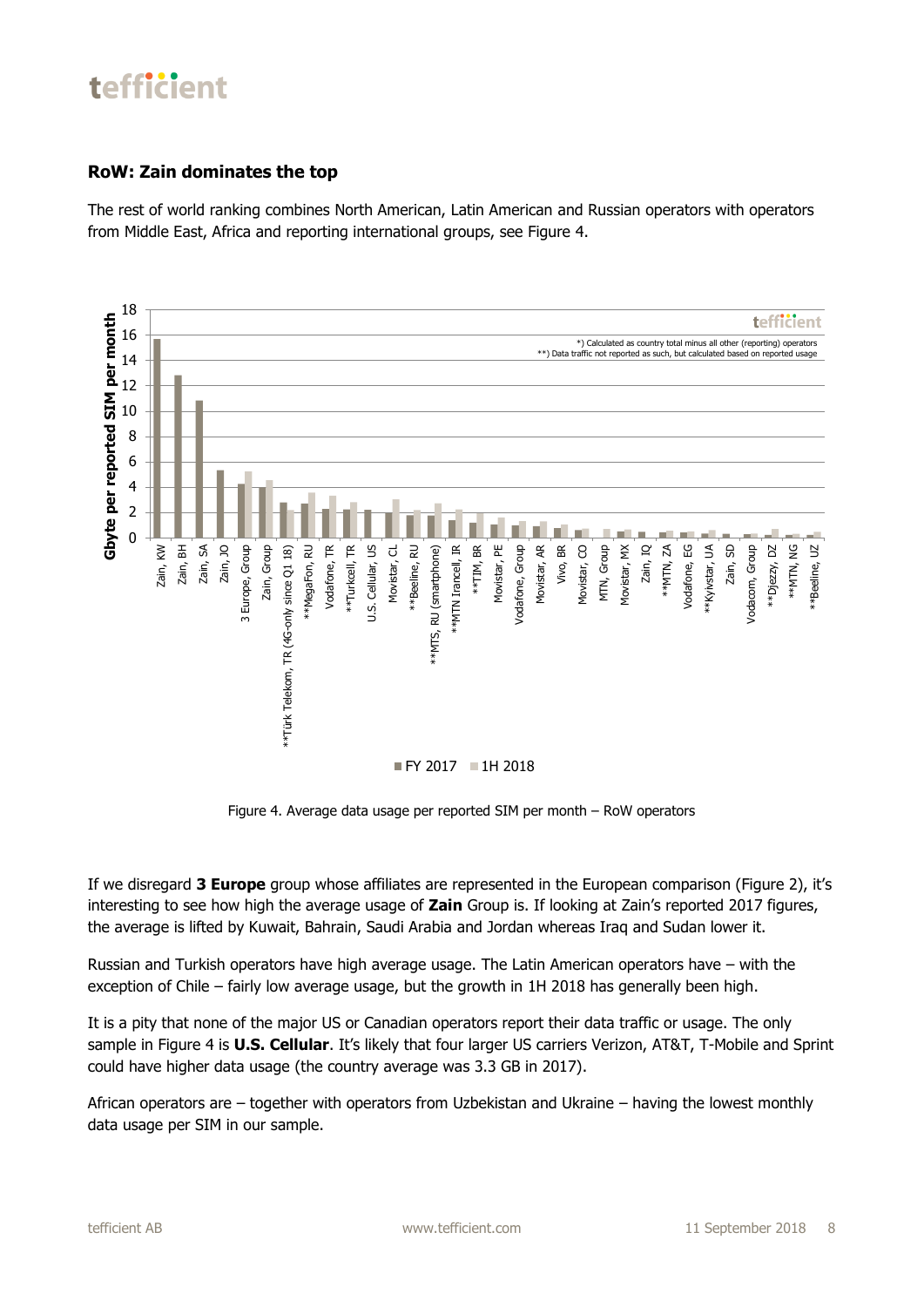### **China Mobile overtakes Jio as the largest operator in the world – also in traffic**

We have seen that the data usage varies much between customers of different operators in different countries. If we instead compare the total data traffic, the large population differences between the countries make the spread even wider, see Figure 5.



Figure 5. Total data traffic – all operators

As it's near to impossible to read Figure 5 we will in a bit break it down into the three regions of the world, but let's first use Figure 5 to identify the **global data traffic leaders**.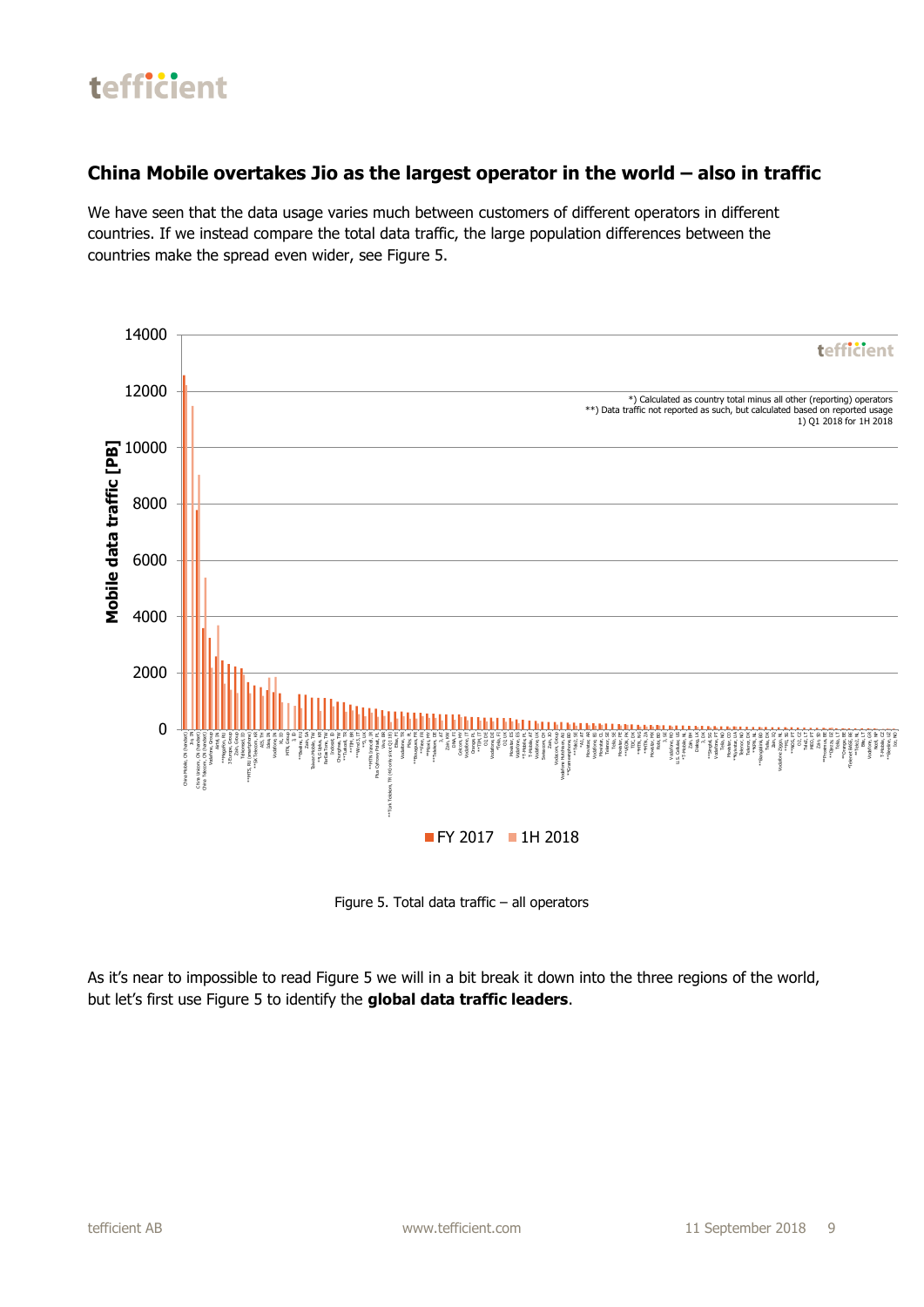#### **Gold** China Mobile with 12569 PB in FY 2017 and 12219 PB in 1H 2018

![](_page_9_Picture_3.jpeg)

With 906 million mobile subscriptions, China Mobile is the operator with the largest customer base in the world. But in our previous report, China Mobile didn't have the highest mobile data traffic. In the first half of this year, China Mobile however

overtook Jio to become the biggest carrier. Noticeably, unlike local competition, China Mobile uses the home-grown Chinese TD-LTE standard for 4G. Unclear if it has an impact, but China Mobile's traffic growth rate was slower than that of China Telecom and China Unicom. But China Mobile's subscription base is larger than the sum of its two competitors<sup>3</sup>.

#### **Silver** Jio with 11480 PB in 1H 2018

![](_page_9_Picture_7.jpeg)

The Indian market disruptor Jio continues to grow its mobile subscription base quickly. In June, Jio had 215 million subscribers – less than two years after launch. Since Jio started to report its mobile data traffic in Q3 2017 it has shown some growth, but it comes mainly as a consequence of the growth in the subscription base, less so from growth in the usage per subscriber. With its

free launch proposition, the high usage was there from day one. This also means that Jio was passed by China Mobile as the operator with the largest traffic in the world during the first half of 2018.

**Bronze** China Unicom with 7786 PB in FY 2017 and 9039 PB in 1H 2018

![](_page_9_Picture_11.jpeg)

It's impressive to see that China Unicom already in the first half of 2018 handled more data traffic than it handled during the full year of 2017. It says something about the usage growth rate in China. In contrast to Jio, the mobile traffic of China Unicom is driven by growth in the

average usage more than growth in its subscription base. When the base grew 6% between 2017 and the first half of 2018 – to 302 million – the usage grew 117%. With regards to 4G, China Unicom (as well as fourth-ranked China Telecom) uses the 'regular' FDD-LTE standard.

Other country operators that are highly ranked are **Airtel** from India (#6), **MegaFon** from Russia (#7) and **Telkomsel** from Indonesia (#10). Airtel actually carried more traffic than the Vodafone Group as a whole<sup>4</sup> (#6 based on 2017) in the first half of 2018. Now that the last hinders for the merger between Vodafone and Idea in India are cleared, it's of interest to sum up the two and see where they would have been in 1H 2018: Pretty much exactly the same place as Airtel (3700 PB).

**.** 

<sup>&</sup>lt;sup>3</sup> At the time of writing, rumours have surfaced that the Chinese government considers to merge China Unicom and China Telecom. <sup>4</sup> Vodafone Group excludes Vodafone India (and VodafoneZiggo from the Netherlands) from its definition due to the merger with Idea and the JV with Liberty Global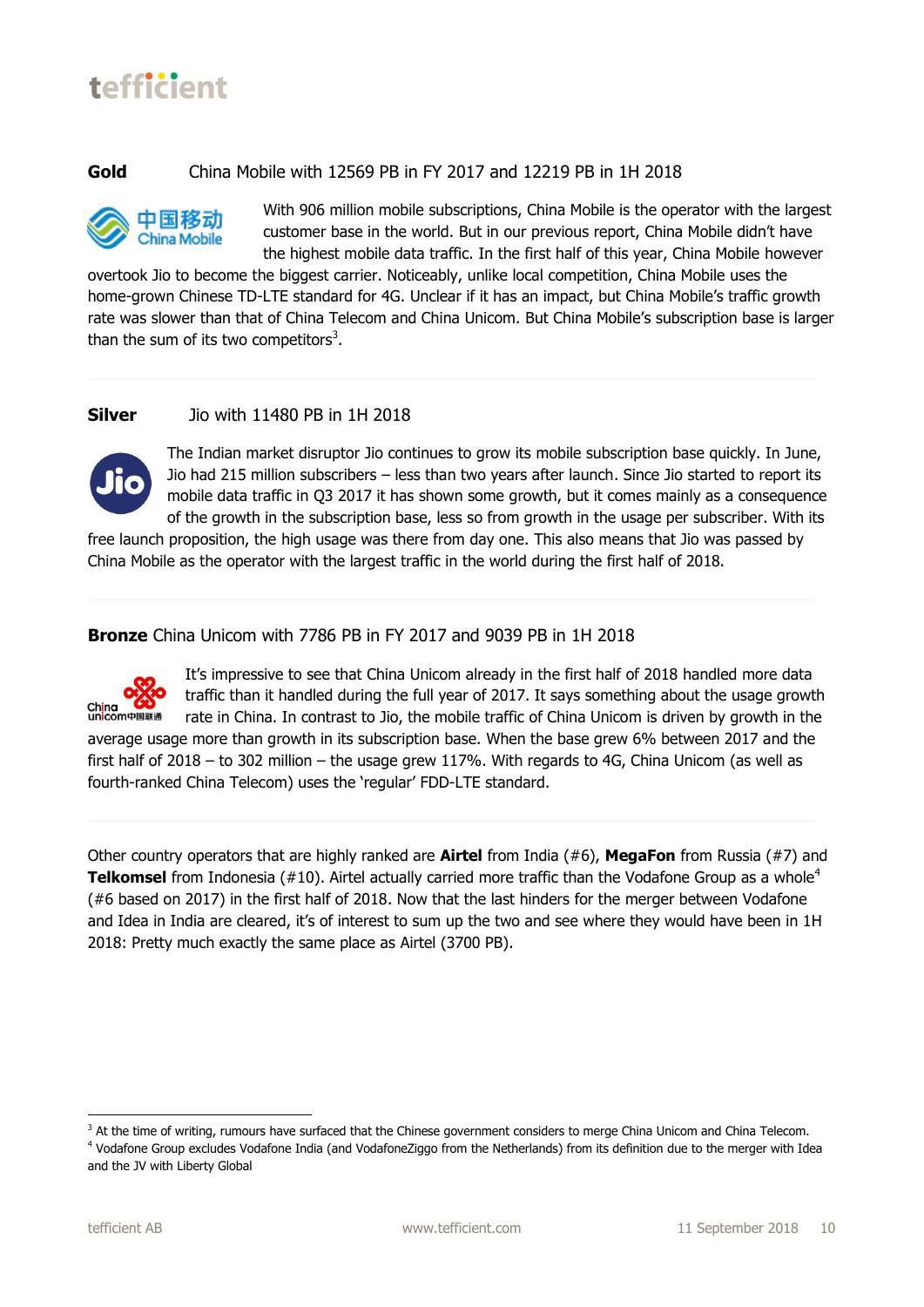#### **Europe: The largest operators are not the usual suspects**

First to the European breakdown. Since the highest ranked European operator is just number 28 in our global rank, we could generally conclude that the European countries are less populated than the global leaders – but also that growth is significantly faster outside of Europe. And it's not the operators that you necessarily would suspect (with the largest SIM base) that are in the top of Figure 6.

![](_page_10_Figure_3.jpeg)

Figure 6. Total data traffic – European operators

The relatively newly created **Wind 3** joint venture<sup>5</sup> is Europe's new number one in total data traffic. This is true for both the full year of 2017 and for the first half of 2018. Vodafone Italy is number 11 from the top and TIM number 13. There's generally good

growth in the Italian data traffic which can be attributed to the market entry of **Iliad** in May this year. The Italian operators have upped the mobile data allowances – and lowered the price points – to mitigate Iliad's ability to disrupt. Iliad has not yet reported any mobile data traffic for Italy, but indicated that it had acquired 1.5 million subscribers in the beginning of August. With an initial allowance of 30 GB per month for 5.99 EUR – later changed to 40 GB for 6.99 EUR – we look forward to adding them to our usage charts.

**<sup>.</sup>** <sup>5</sup> CK Hutchson was in September 2018 given EU's blessing for a buy-out of VEON, making CK Hutchison the 100% owner of Wind 3.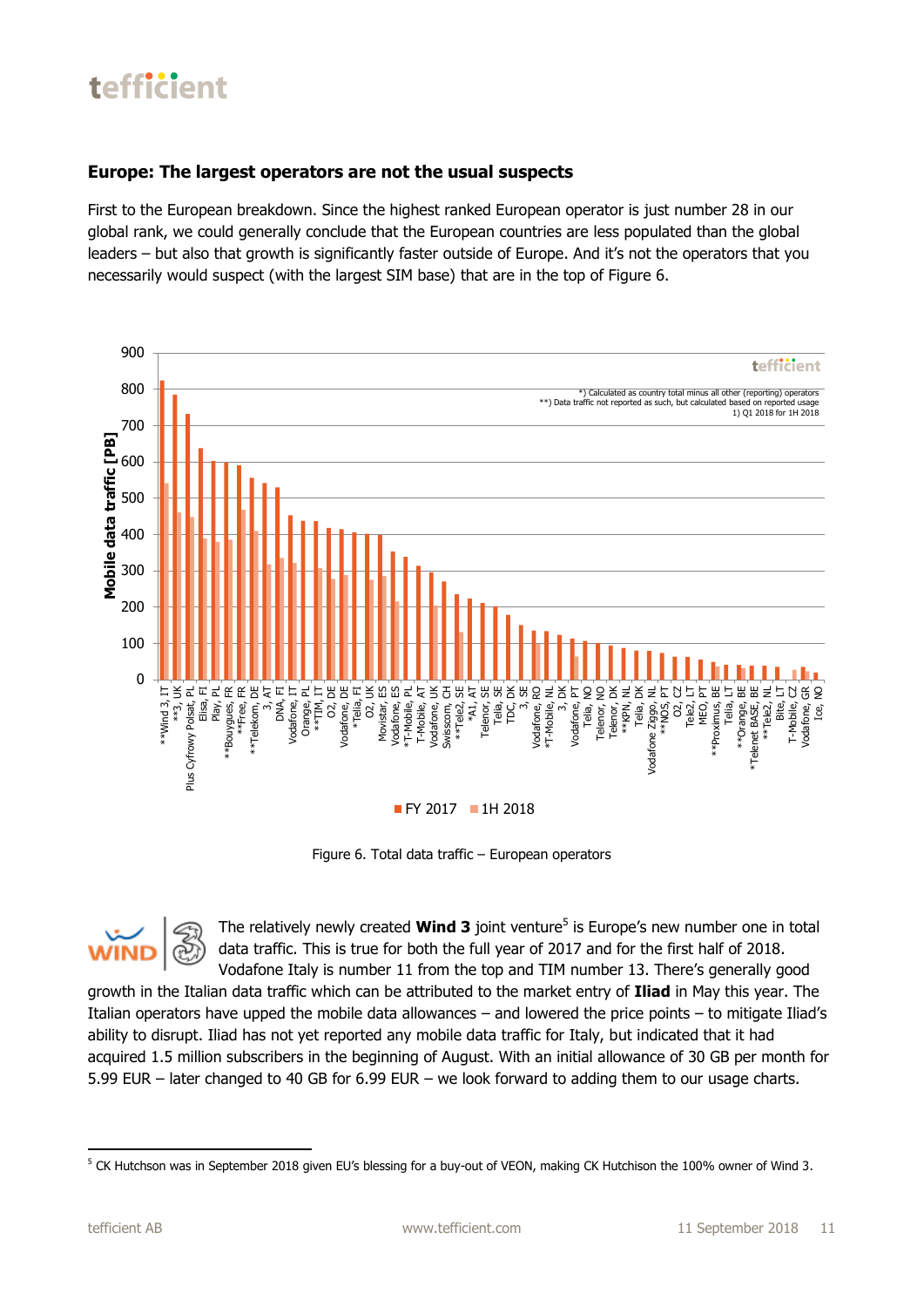**3 UK** has been pushed down from its previous number one position. The company is known for its **all-you**can-eat plans since long and is still the only provider that offers unbundled unlimited in the UK<sup>6</sup>. Given that Three just holds about 14% of the UK's total subscription base, a second place in Europe is still quite an achievement.

The third largest operator in Europe is Poland's **Plus/Cyfrowy Polsat**. It uses data-only as fixed-line substitution – but is now is process of becoming a significant shareholder in Netia, a fixed operator. Fifthranked **Play** is also Polish and has a similar approach – using mobile as fixed-line replacement – as Plus/Cyfrowy Polsat has had.

In between the two Polish operators, we find **Elisa** from Finland. We have said it before, but with Finland's 5.5 million inhabitants, it is impressive to find Elisa being number 4 in Europe in 2017. Local competitors **DNA** and **Telia** are number 10 and 16 respectively.

Europe's largest operator in SIMs – **O2 Germany** – is number 14.

If we instead look at the traffic data for 1H 2018, we could identify **Free** from France as a fast-mover. The company has moved from number 7 in 2017 to number 2 in 1H 2018. Also Free's competitor **Bouygues** carries a lot of mobile data – ranked number 6 in 2017.

Free moved from a number 7 position in 2017 to a number 2 position in 1H 2018

1

<sup>6</sup> Virgin Media has introduced an unlimited 25 GBP mobile data plan in 2018, but it is exclusively sold to customers who also subscribe to Virgin Media fixed broadband and TV.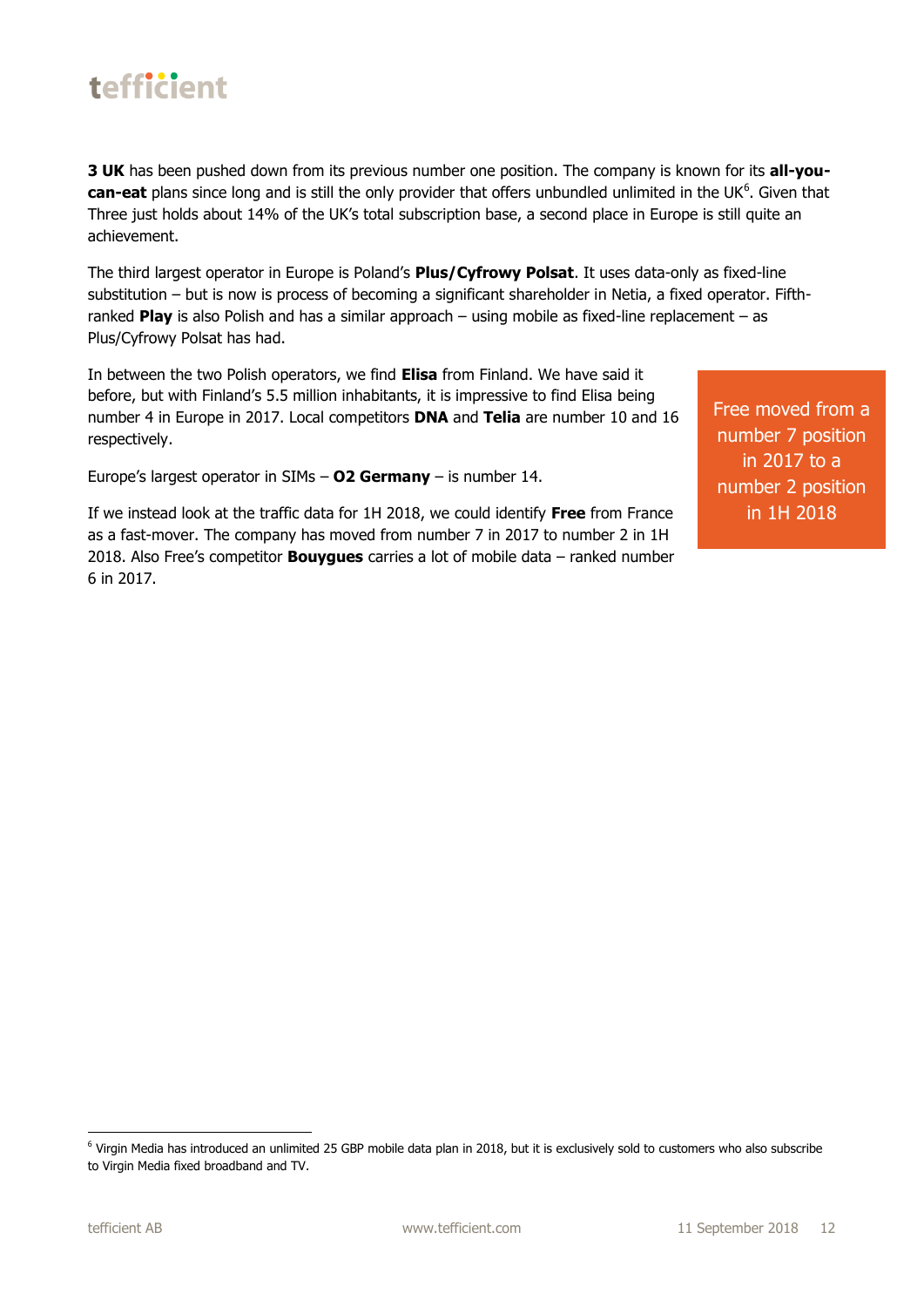#### **Asia and China: Massive traffic growth**

We find the four global traffic leaders in the top of the Asian/Chinese comparison: **China Mobile**, **Jio**, **China Unicom** and **China Telecom**.

![](_page_12_Figure_3.jpeg)

Figure 7. Total data traffic – Asian and Chinese operators

There are several operators in Figure 7 that in the first half of 2018 carried more mobile data than in the full year of 2017 – **China Unicom** and **China Telecom** as well as **Airtel**, **Idea** and **Vodafone** from India. It goes without saying that the same is true also for Jio even though there's no full year 2017 traffic data to support it.

**Telkomsel** from Indonesia – with 179 million subscribers in a very competitive market – is number 6 followed by the Korean market leader, **SK Telecom**.

Many Chinese and large Asian operators carried more data in 1H 2018 than in the full year of 2017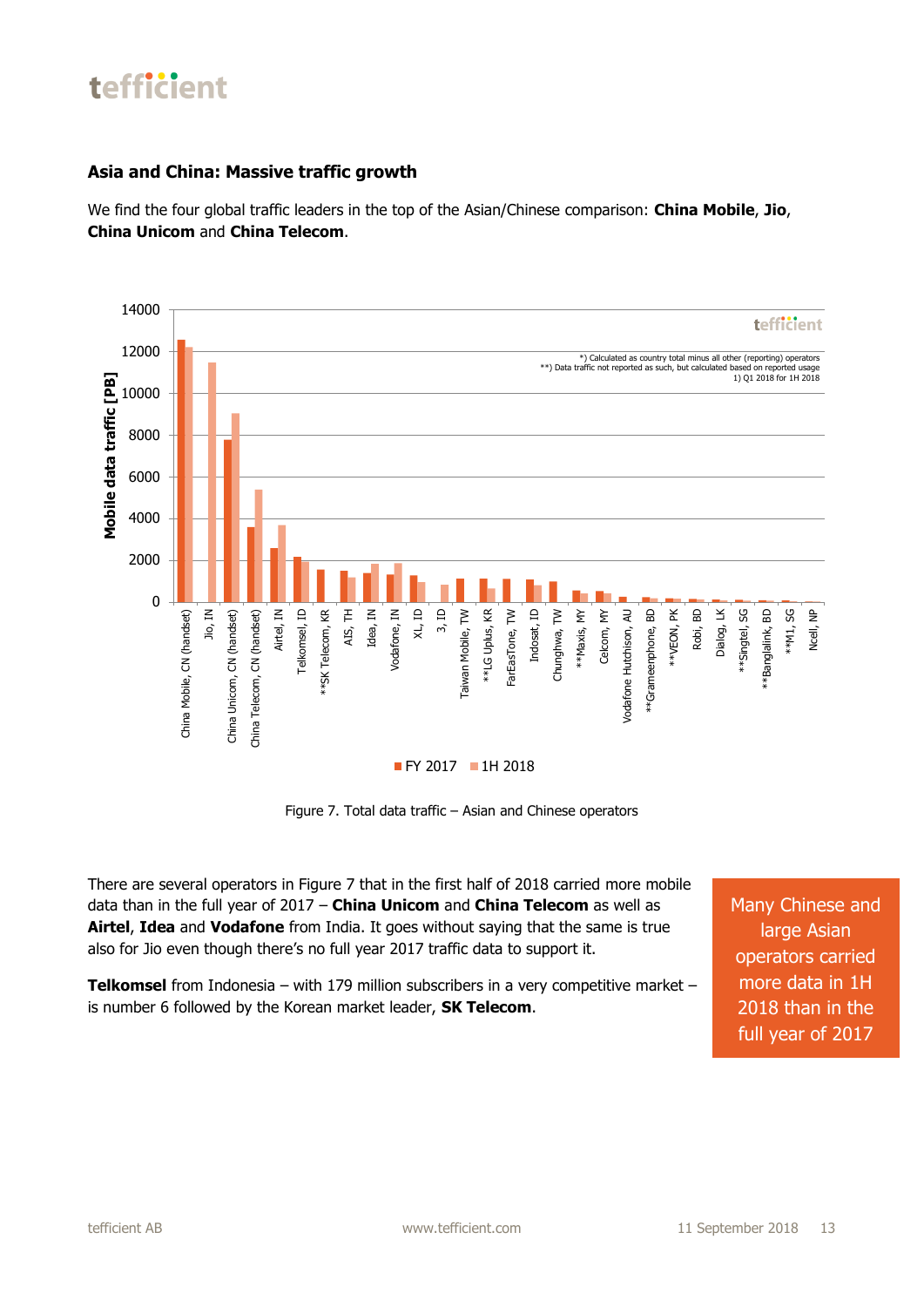#### **RoW: MegaFon larger than 3 Europe Group and Zain Group**

Figure 8 collects operators from the rest of the world, but also a few reporting international groups.

![](_page_13_Figure_3.jpeg)

Figure 8. Total data traffic – Rest of world operators

The Russian operator **MegaFon** (#2) is an international giant in mobile data, carrying more traffic than the whole of 3 Europe Group or the whole group of Zain. Even though MegaFon's local competitors MTS and Beeline (VEON) are large too, MegaFon is larger. This can be attributed to MegaFon's acquisition of the 4G data-only specialist Yota back in 2013.

Saudi, Turkish and Brazilian operators follow – together with **MTN Irancell**, an operator with 45 million subscribers showing a quickly increasing appetite for mobile data.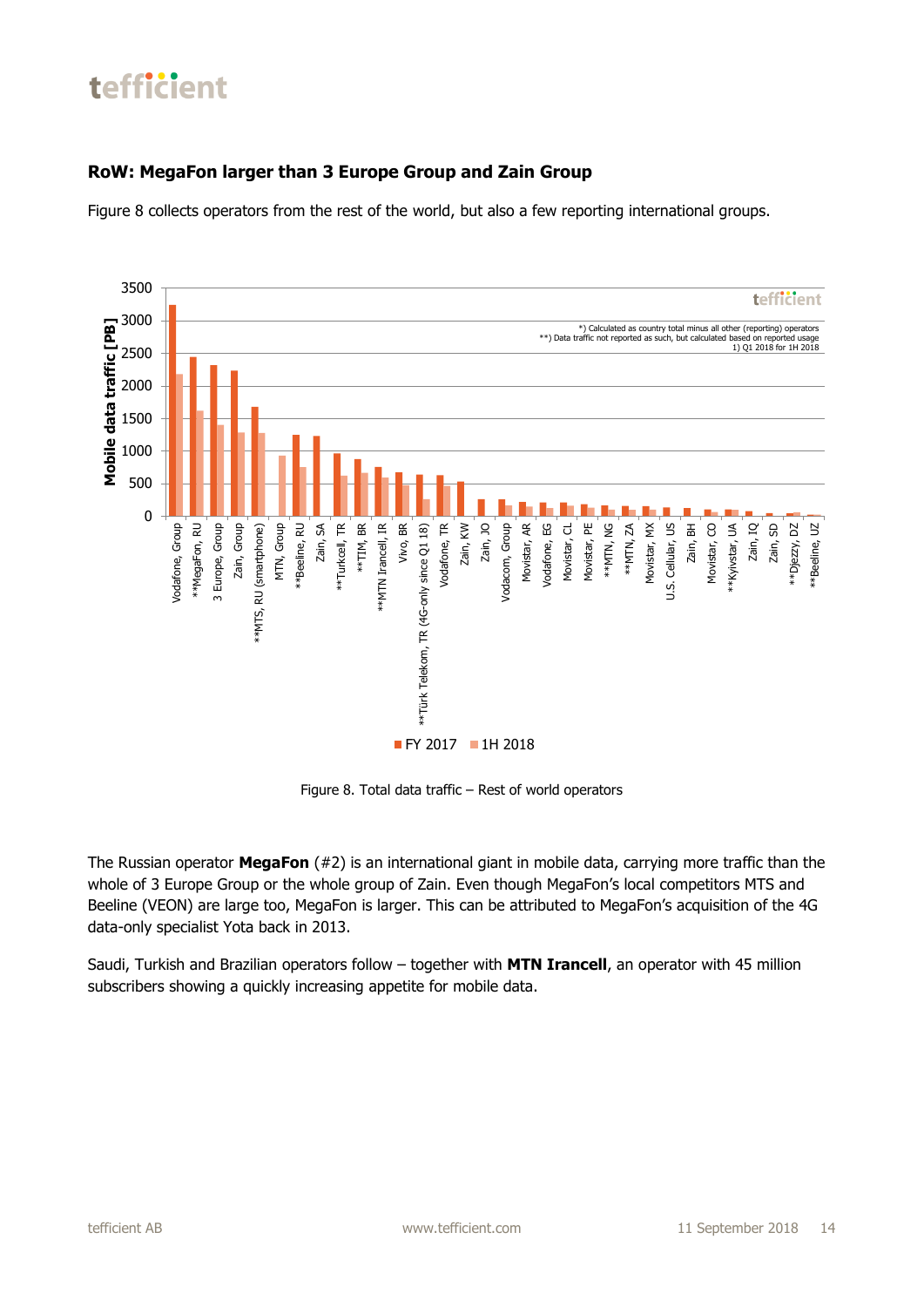![](_page_14_Picture_0.jpeg)

#### **What's the revenue per GB? How long is a piece of string?**

In our country [analysis,](https://tefficient.com/unlimited-moves-the-needle-but-its-when-mobile-addresses-slow-fixed-internet-that-something-happens/) we have traditionally been focused on mature markets. The way we calculate revenue per gigabyte – *total* mobile service revenue per carried gigabyte – will resonate with mature markets where operators generally aren't attempting to monetise voice and SMS based on usage. Instead they have made voice and messaging allowances unlimited and included them in a flat fee.

In *maturing* markets, usage-based monetisation is still used to a much higher degree. This is true also for voice and messaging. With our calculation method, one might conclude that the operators ending up with the highest effective revenue per gigabyte would thus be operators from maturing markets. The operators to the right in Figure 9 aren't maturing market operators, though.

![](_page_14_Figure_4.jpeg)

Figure 9. Total mobile service revenue per gigabyte – all operators<sup>7</sup>

**.** 

<sup>&</sup>lt;sup>7</sup> That also report mobile service revenue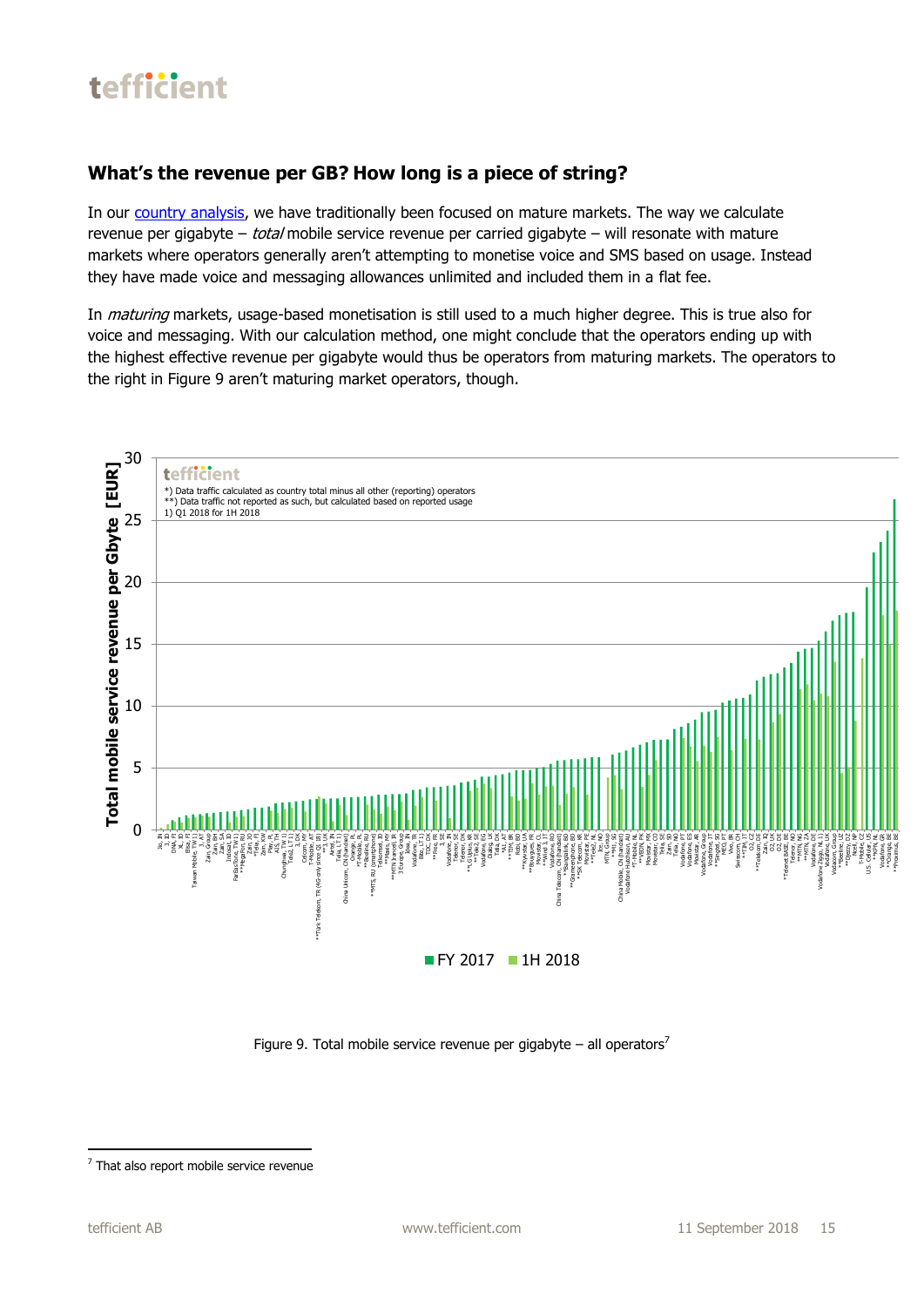![](_page_15_Picture_0.jpeg)

We will – for readability reasons – soon break Figure 9 down into Europe, Asia/China and RoW, but let's first look into a disclaimer with regards to operators marked with  $*$  or  $**$ .

#### **When reporting mobile data traffic, take inspiration from Vodafone and Telefónica**

All graphs in this analysis carry this legend:

\*) Data traffic calculated as country total minus all other (reporting) operators

\*\*) Data traffic not reported as such, but calculated based on reported usage

There are a number of operators globally that, in their regular easy-to-use Excel sheets, report their **total mobile data traffic** quarter by quarter. Of the larger operators groups, **Vodafone** and **Telefónica** are two good examples. We encourage all operators to follow their example.

Some operators are instead reporting – or occasionally indicating – **data usage**. These are the operators marked with \*\*. The problem here is that most operators aren't defining what a user is – sometimes it is all users, sometimes "active data users" (whatever that is), sometimes smartphone users, sometimes branded smartphone users, sometimes postpaid users, sometimes 4G users. Typically these usage numbers are stated to impress, i.e. they are representative only for a smaller, high-usage, segment of the subscriber base. An exception to that operators reporting usage isn't reporting the number of associated users is **VEON** Group that reports the usage per mobile data customer *and* the number of such mobile data customers (a subset of the total customer base). Well done, VEON.

The majority of operators are still not reporting anything, though. Orange Group, Telia Company and Telenor Group are examples of it. And, of course, all large North American carriers. In some cases, country regulators are helpful in reporting a breakdown per operator. But in most cases, the country regulator is just reporting a total. In such occasions – and if also all other operators report data traffic or at least usage – we have calculated the country residual and assumed that this traffic equals that of the non-reporting operator. These are the operators marked with \*.

It's not necessarily so that a regulator and the reporting operators use exactly the same definition when reporting data traffic. Traffic via MVNOs can e.g. disturb the comparability. Where the error risks to be the largest, though, is in countries where the country residual has been assigned to a \*-marked operator while, at the same time, one or several of the other operators are \*\* marked operators, i.e. have not explicitly reported the total data traffic but some type of usage.

So if any operator (\*-marked or \*\*-marked) is unhappy with its calculated data traffic, the solution is simple: Start to report your total mobile data traffic.

Having explained this, let's now in Figure 9 identify the ten operators that get the *lowest* total mobile service revenue per gigabyte in the world. The ranking is primarily based on the full year of 2017 as that data set is complete:

|     |                          | FY 2017        | 1H 2018                |
|-----|--------------------------|----------------|------------------------|
|     |                          |                |                        |
| 1.7 | Jio, India               | n/a            | 0.2 EUR                |
|     | 2. 3, Indonesia          | n/a            | 0.5 EUR                |
| 3.  | <b>DNA, Finland</b>      | <b>0.8 EUR</b> | 0.7 EUR                |
|     | 4. XL, Indonesia         | <b>1.0 EUR</b> | 0.6 EUR                |
| 5.  | <b>Elisa, Finland</b>    | <b>1.2 EUR</b> | <b>1.0 EUR</b>         |
|     | 6. Taiwan Mobile, Taiwan | <b>1.3 EUR</b> | 1.0 EUR <i>Q1</i> 2018 |
|     | 7. <b>3</b> , Austria    | <b>1.3 EUR</b> | <b>1.2 EUR</b>         |
|     | 8. Zain, Group           | <b>1.3 EUR</b> | <b>1.1 EUR</b>         |
| 9.  | Zain, Bahrain            | <b>1.4 EUR</b> | n/a                    |
|     | 10. Zain, Saudi Arabia   | <b>1.4 EUR</b> | n/a                    |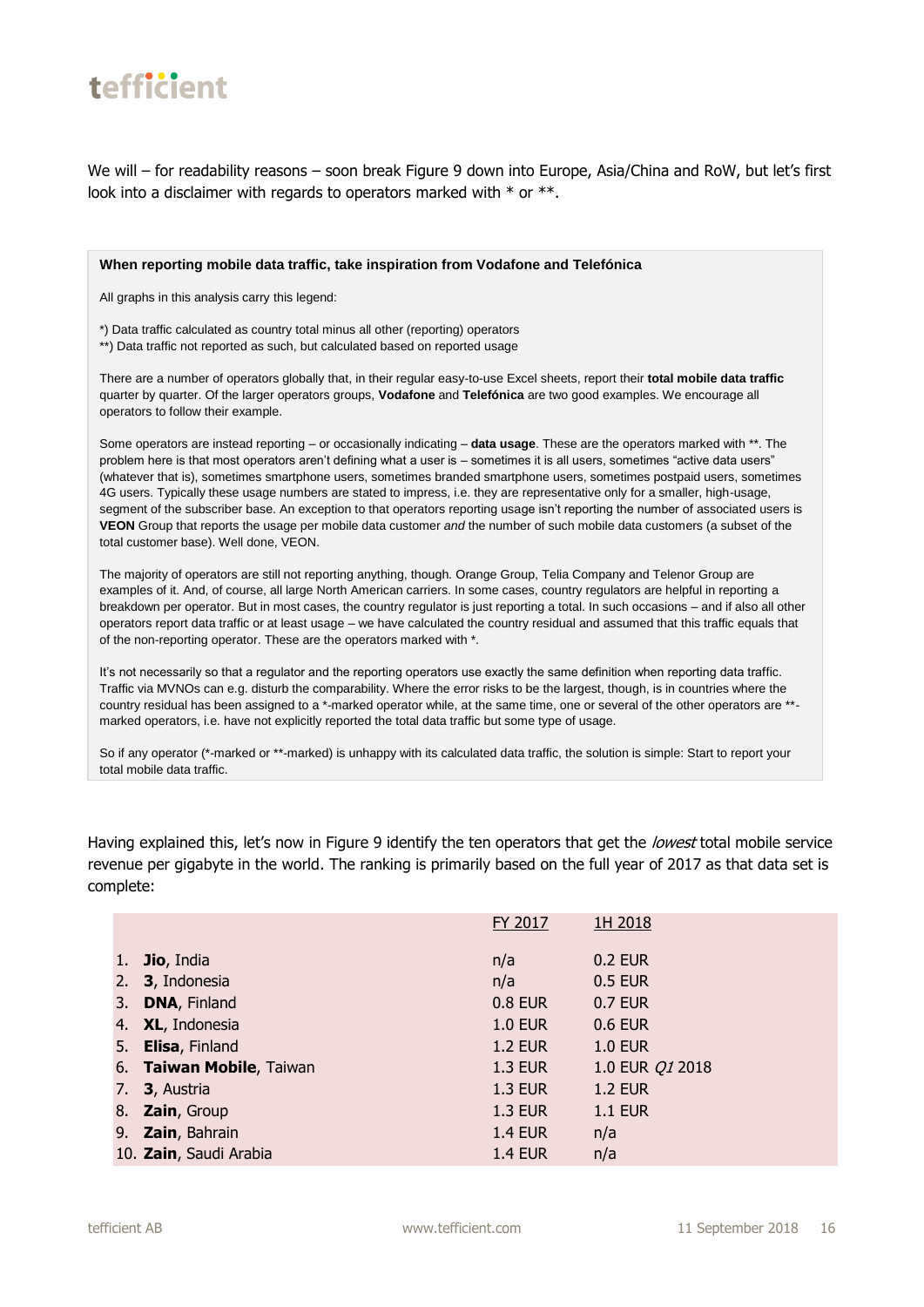All these operators are either active in high data usage markets (Finland, Taiwan, Bahrain) or have usage leadership positions. In the mature market focused country [analysis](https://tefficient.com/unlimited-moves-the-needle-but-its-when-mobile-addresses-slow-fixed-internet-that-something-happens/) you can identify India, Finland, Taiwan, Poland and Austria as some of the country markets (of the covered) with the lowest revenue per gigabyte so this list seems plausible.

The ten operators that get the *highest* total mobile service revenue per gigabyte in the world are:

|                           | FY 2017         | 1H 2018         |
|---------------------------|-----------------|-----------------|
| 1. Proximus, Belgium**    | <b>26.7 EUR</b> | <b>17.7 EUR</b> |
| 2. Orange, Belgium**      | <b>24.2 EUR</b> | <b>15.0 EUR</b> |
| 3. Vodafone, Greece       | <b>23.2 EUR</b> | <b>17.3 EUR</b> |
| 4. KPN, Netherlands**     | <b>22.4 EUR</b> | n/a             |
| 5. U.S. Cellular, US      | <b>19.6 EUR</b> | n/a             |
| 6. T-Mobile, Czechia      | n/a             | <b>13.9 EUR</b> |
| 7. Ncell, Nepal           | <b>17.6 EUR</b> | <b>8.8 EUR</b>  |
| 8. Djezzy, Algeria**      | <b>17.5 EUR</b> | <b>5.1 EUR</b>  |
| 9. Beeline, Uzebekistan** | 17.3 EUR        | <b>4.6 EUR</b>  |
| 10. Vodacom, Group        | <b>16.9 EUR</b> | <b>13.6 EUR</b> |

In the mature market focused country [analysis](https://tefficient.com/unlimited-moves-the-needle-but-its-when-mobile-addresses-slow-fixed-internet-that-something-happens/) you can identify Greece, Belgium, the Netherlands and, to some extent, Czechia as some of the country markets (of the covered) with the highest revenue per gigabyte so this list seems plausible too.

We conclude that there in the first half of 2018 was a **106-fold difference** between the operator with the highest total service revenue per gigabyte (Proximus Belgium) and the operator with the lowest (Jio India).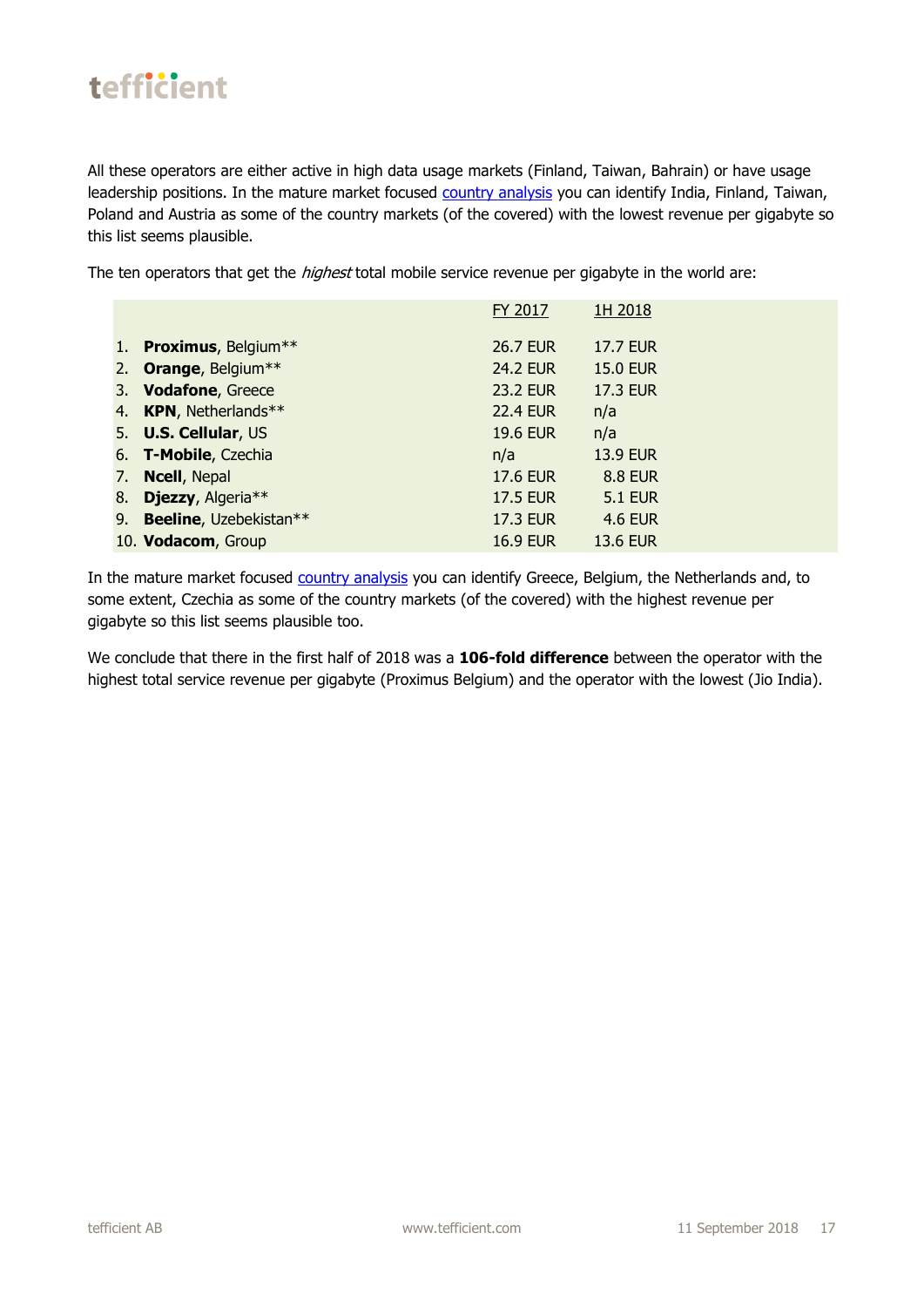#### **Europe: Belgium, Greece and the Netherlands have the highest revenue per GB**

Figure 10 shows the European breakdown. Since European operators played both in the bottom and in top of the global chart, the spread is almost as large as in the global view. To ease comparability, the scale is kept intact throughout this section.

![](_page_17_Figure_3.jpeg)

Figure 10. Total mobile service revenue per gigabyte – European operators

As pointed out in the global section, Belgian, Greek and Dutch operators play in the right end – where total service revenue per consumed gigabyte is high. In the other end of the scale – where the revenue per gigabyte is low – operators from **Finland**, **Austria**, **Poland** and **Lithuania** play. Also a couple of affiliates to '**3**' – Denmark and the UK – are found here.

![](_page_17_Picture_6.jpeg)

**.** 

The position of 3 stands out: In each<sup>8</sup> European market where it operates – Austria, Denmark, the UK, Sweden and Italy  $-3$  has revenues per gigabyte which are lower than  $d/d$  of its local competition. 3 has thus improved the competitiveness of many European markets when it comes to mobile data.

At the same time, 3 Group has been allowed by the European Commission to consolidate several European markets; Austria, Ireland and Italy have all gone from four to three<sup>9</sup> MNOs based on initiatives taken by 3's

<sup>8</sup> No data exists for 3 Ireland

<sup>&</sup>lt;sup>9</sup> As a result of the remedies agreed with the EU, Wind 3 sold assets to Iliad in order for it to launch a new fourth MNO. This happened in May, so Italy is again a four MNO market.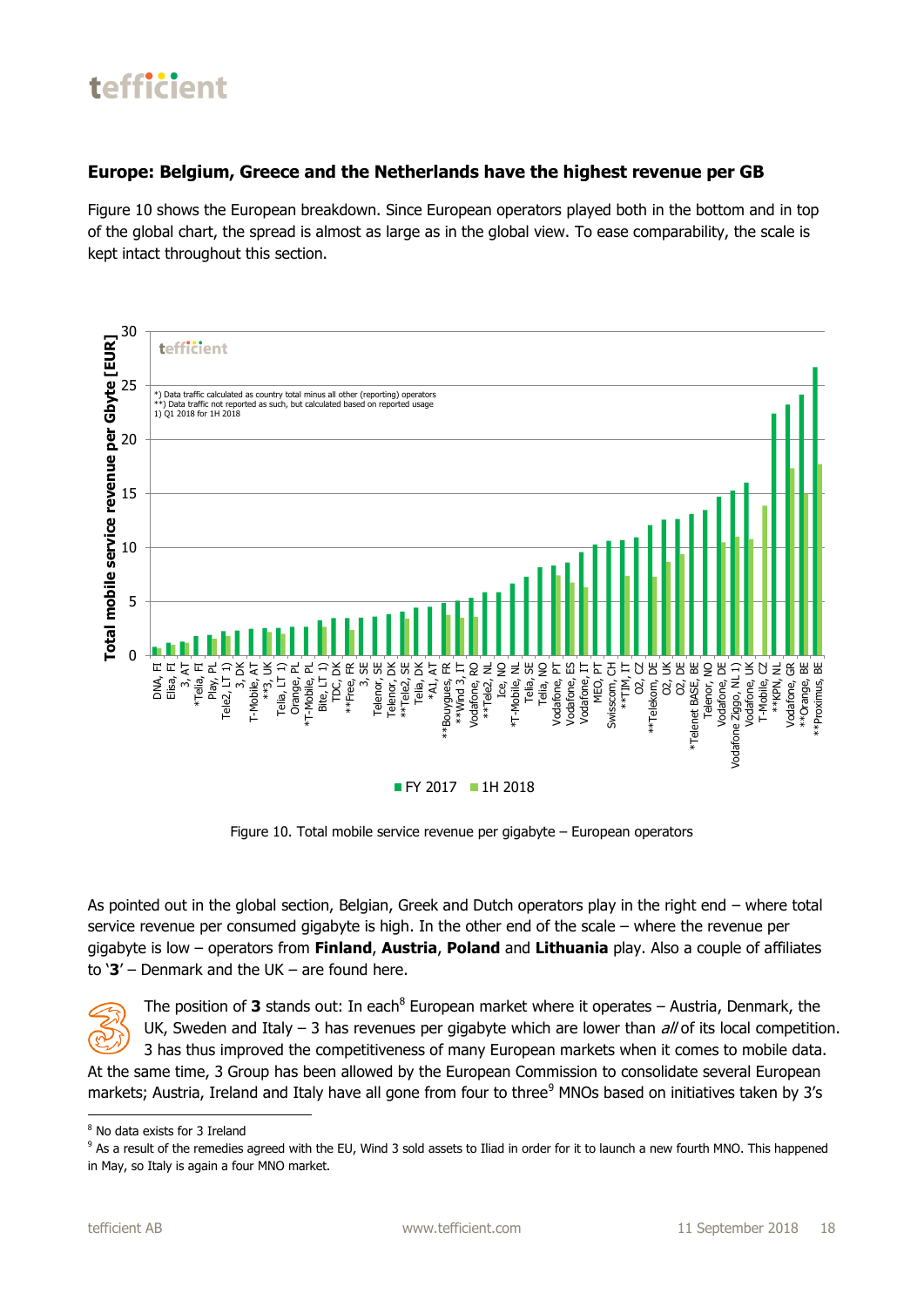![](_page_18_Picture_0.jpeg)

owner **CK Hutchison**. The exception is the UK where the European Commission turned down 3's request to merge with O2.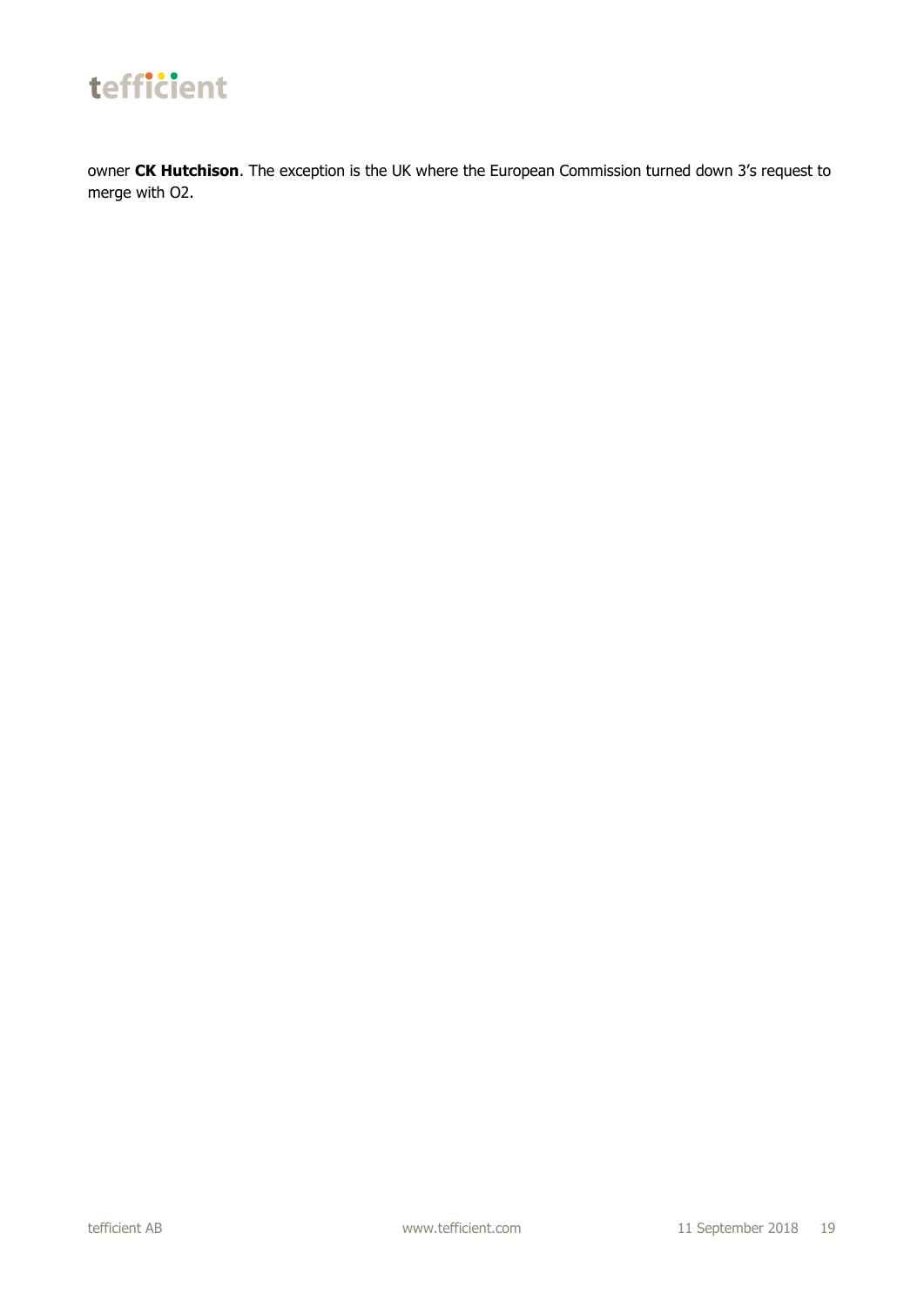#### **Asia and China: Revenue per GB going down very quickly**

Figure 11 shows the Asian and Chinese operators. Jio, Indonesian and Taiwanese operators have the lowest revenue per gigabyte whereas no operator (except Nepal's Ncell in 2017) is having very high revenue. The quickly growing data usage in China and India has moved the Chinese and Indian operators to the left compared to our previous analysis.

![](_page_19_Figure_3.jpeg)

Figure 11. Total mobile service revenue per gigabyte – Asian and Chinese operators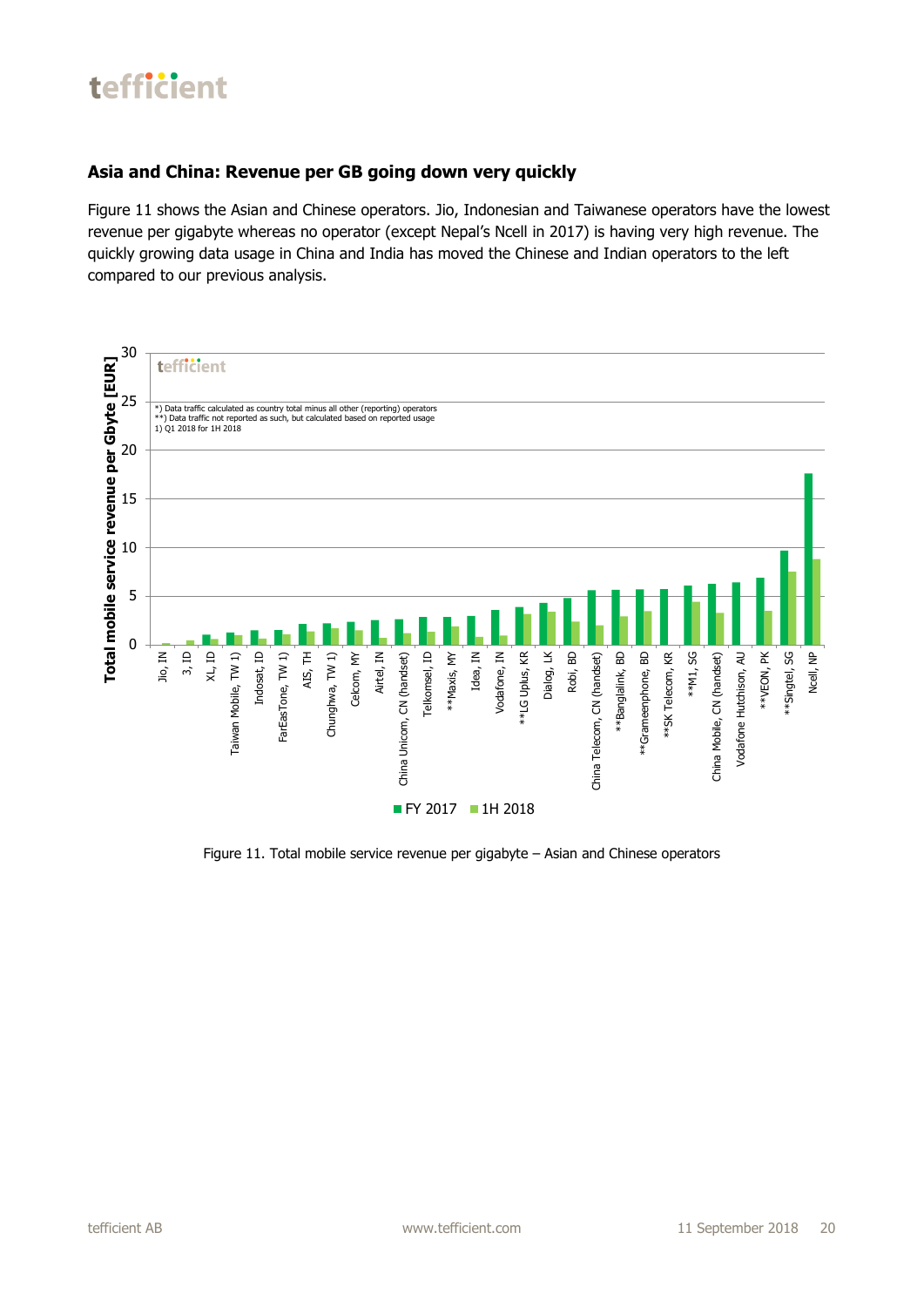#### **RoW: Big drop in revenue per GB in certain maturing markets**

Finally Figure 12 which shows the operators in the rest of the world alongside a few groups that separate out mobile service revenue in their reporting.

![](_page_20_Figure_3.jpeg)

Figure 12. Total mobile service revenue per gigabyte – rest of world operators

Zain's Middle East operations together with Russian and Turkish operators dominate the left end of the chart where revenues are the lowest per gigabyte. Latin American operators clutter the middle of the chart whereas **sub-Saharan operators** including Vodacom Group populate the right hand of the graph, especially if looking at the 1H 2018 figures.

The only reporting North American operator, **U.S. Cellular**, had the highest total service revenue per consumed gigabyte in 2017. As to Beeline Uzbekistan and Djezzy from Algeria, there's been a significant drop in their revenue per gigabyte in 1H 2018.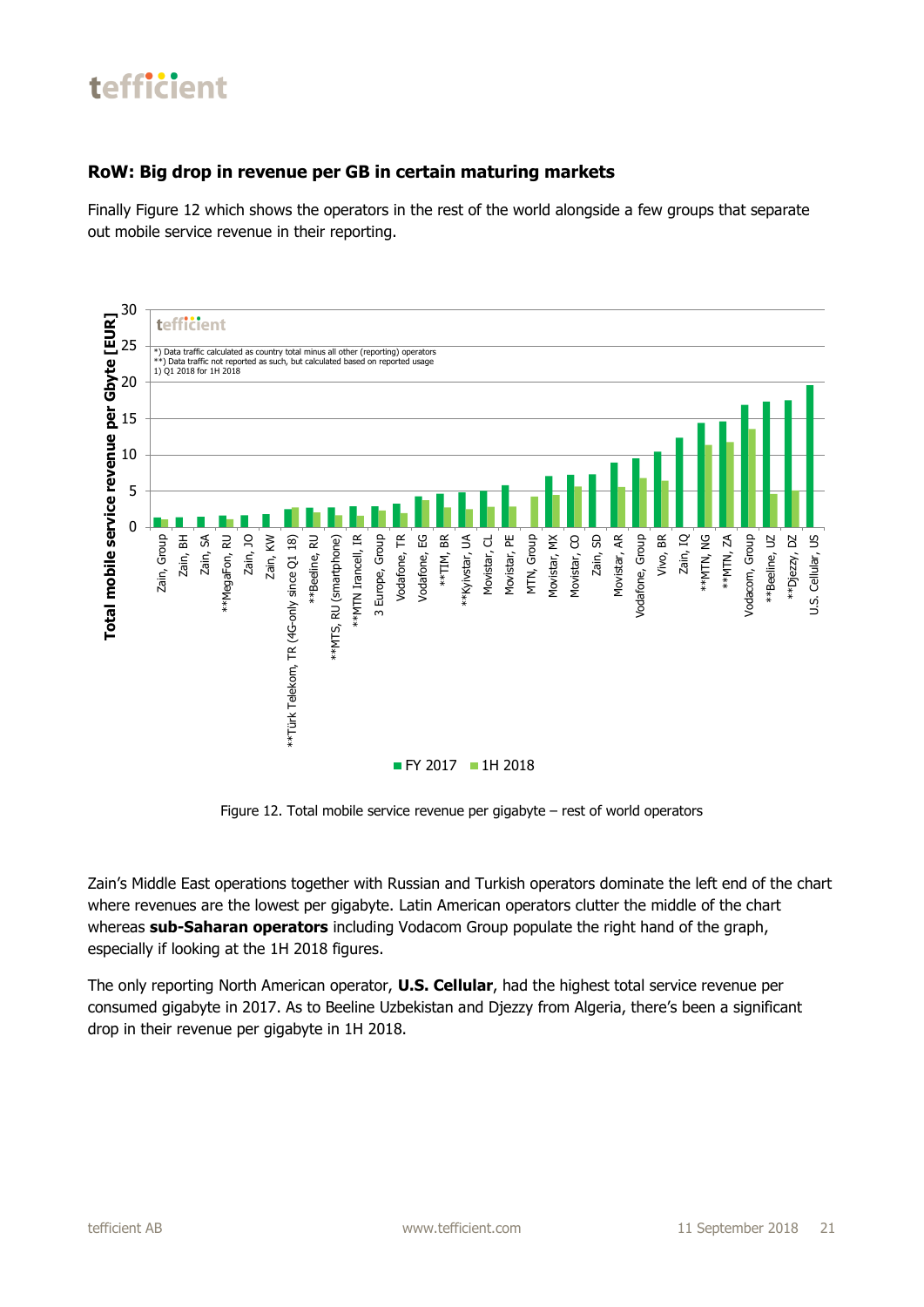#### **The revenue per GB vs. usage chart**

Let us now combine the revenue per gigabyte with the usage. Those of you that have read our data usage and revenue analyses before are familiar with the **revenue per GB vs. usage** chart. But where it is normally populated with countries, it is here populated with operators, see Figure 13.

![](_page_21_Figure_3.jpeg)

Figure 13. Mobile data usage vs. total mobile service revenue per Gbyte FY 2017

With all those markers, we have only been able to highlight the operators that have more extreme positions. The amber line is not a regression line, but illustrates where 20 EUR of ARPU is earned. Operators above the line earn more – and operators below the line less than 20 EUR.

Most mature markets operators operate with an APRU of around 20 EUR. Many operators in maturing markets clutter in the southwest or south parts of the chart.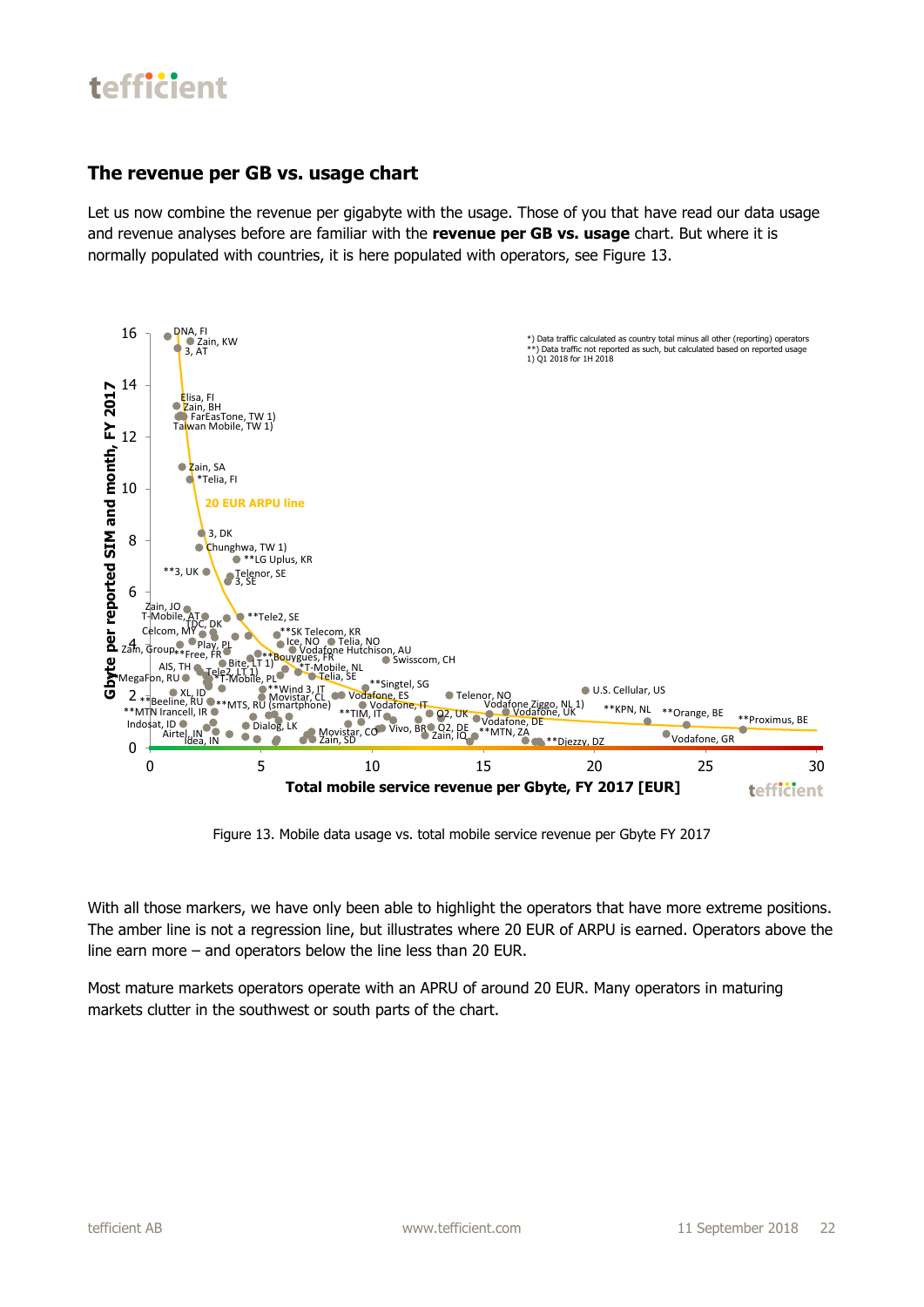#### **The ARPU vs. usage chart**

One could criticise the previous chart for comparing the number of gigabytes with something that relates to it – the revenue per gigabyte. Our next chart, Figure 14, is therefore comparing the number of gigabytes with the revenue per subscription, i.e. the ARPU. And that is perhaps even more interesting.

![](_page_22_Figure_3.jpeg)

Figure 14. Mobile data usage vs. total mobile service revenue per SIM FY 2017

Of all the operators there are six – **U.S. Cellular**, **Swisscom**, **Telia** Norway, **Zain** Kuwait, **LG Uplus** and **Telenor** Norway – that enjoy much higher total mobile service revenue per SIM than all other operators. It is interesting that this happens even though the mobile data usage isn't particularly high – with the exception of Zain Kuwait. If comparing to the corresponding graph in the [country analysis,](https://tefficient.com/unlimited-moves-the-needle-but-its-when-mobile-addresses-slow-fixed-internet-that-something-happens/) we note that Canada, USA and Switzerland (as whole countries) play in this corner. If other US operators – or the Canadian operators – would have reported their data usage, they would thus likely have been close to the position of U.S. Cellular. Its position is thus rather more a reflection of a local market reality (high ARPU, low to medium data usage) than being unique to U.S. Cellular.

The most generous operators are found in the upper left corner: **DNA**/**Elisa** Finland, **Taiwan Mobile**/**FarEasTone**, **3** Austria, **Zain** Bahrain/Saudi Arabia/Jordan, **Play** Poland and **XL** Indonesia. These operators allow customers to consume much data, yet having relatively low ARPU.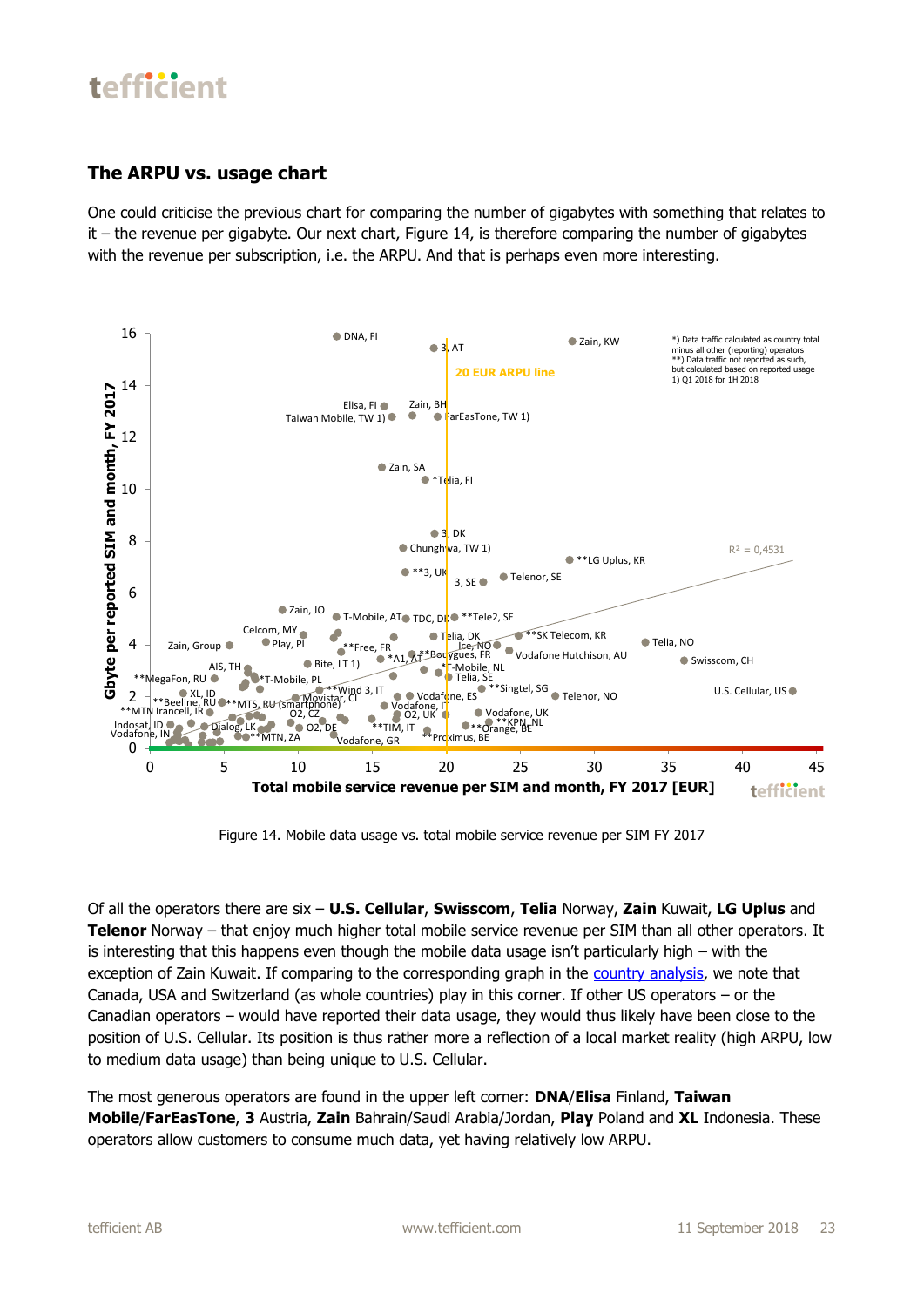But there's hope in Figure 14: The grey regression line suggests that **operators with higher data usage have higher ARPU**.

To moderate this, one has to realise that the adherence to this line (shown by a  $R^2$ value below 1) isn't perfect. And we should also remember that the line visualises an international – not a national – trend: It is quite difficult to find national examples showing that operators with higher data usage enjoy higher ARPU. If anything, it's rather the opposite. It's typically the challenger operator that has the customers with the highest data usage and challenger operators tend to have lower ARPU than incumbents.

Operators with higher data usage tend to have higher ARPU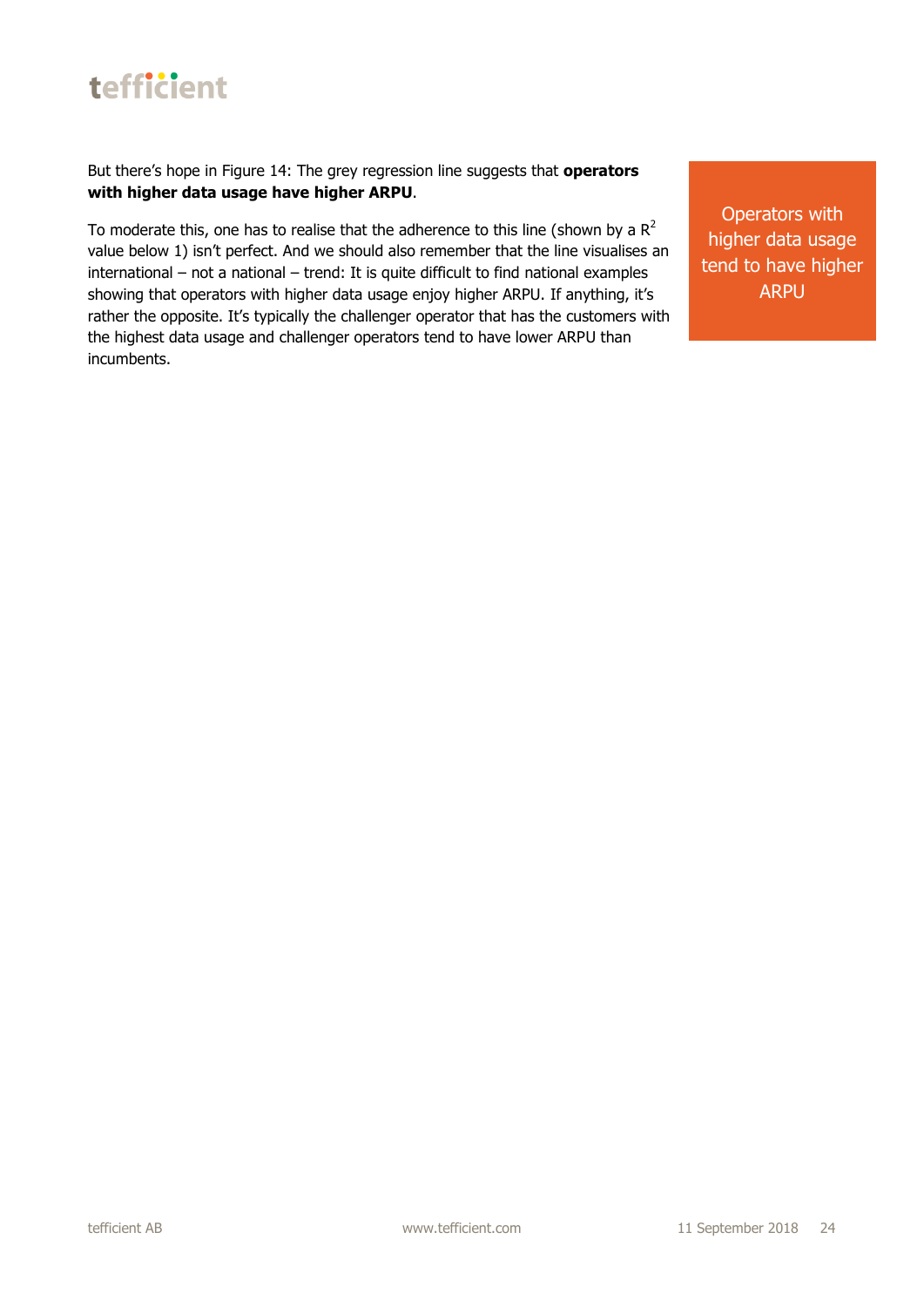### **Dressing the Christmas tree**

Absolute ARPU aside, how many of the operators have been able to deliver on "**more for more**" i.e. been able to increase ARPU while increasing data usage? And how many are just following the "more for less" stream, giving users more data but not being able to charge anything more?

This might be the ugliest Christmas tree you've ever seen, but it is at least reasonably well balanced this time.

Data usage grew for 100% of operators

ARPU grew for 40% of operators

![](_page_24_Figure_6.jpeg)

Figure 15. Mobile data usage development vs. ARPU<sup>10</sup> development – FY 2017 to 1H 2018

For every single operator in Figure 15, data usage has grown<sup>11</sup>. But 40% of the operators have **managed to use that to grow ARPU**. These operators are having branches growing to the *right* in the Christmas tree. Let's highlight a few best practices:

**<sup>.</sup>** <sup>10</sup> ARPU is calculated as the reported total mobile service (non-equipment) revenue incl. interconnect & roaming divided with the average number of reported SIMs. It can differ from the definition of operator reported ARPU.

 $11$  In some charts, this seems not to be the case for Türk Telekom (TT), but it's due to a change in their reporting – from usage per smartphone in 2017 to usage per 4G sub in 2018. Since the usage for Turkey and competitors grew, this is likely true also for TT.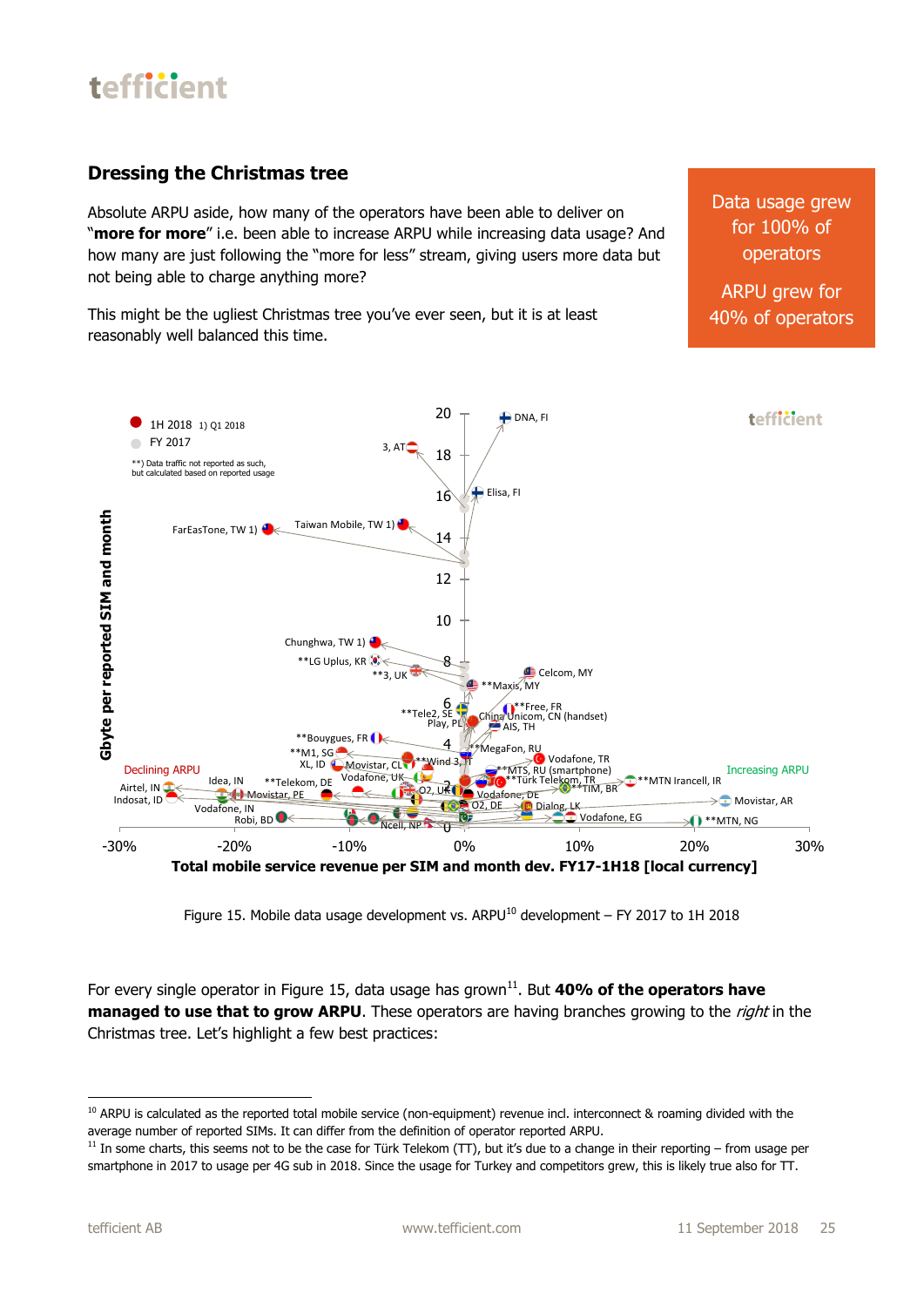- The Finnish operator **DNA** has been able to grow its ARPU following the data traffic growth even though most of DNA's subscriptions have unlimited data volume. Elisa hasn't been able to grow mobile service revenues as quickly.
- **Celcom** in Malaysia has also been able to grow its ARPU; Maxis not as much.
- **Free** in France has also been able to grow its ARPU following its high growth in data usage. According to Iliad, this is due to a larger share of subscribers now being on the more expensive subscription tier. In contrast, Bouygues has moved in a lower ARPU direction.
- **AIS** in Thailand has also been able to grow its ARPU without reported data from AIS' competitors it's difficult to say if it's unique to AIS
- **Vodafone** in Turkey has had very good ARPU growth somewhat mitigated by Türk Telekom also seeing APRU growth
- **TIM** in Brazil has developed its ARPU favourably Vivo moved in a lower ARPU direction
- **MTN Irancell** in Iran has been able to grow its ARPU fast but without reported data from competition it's difficult to say if it's unique to MTN Irancell
- **Movistar** in Argentina has had a great growth in its ARPU, but huge fluctuations in the Argentine Peso might be behind
- **MTN in Nigeria** has too had a great growth in its ARPU, but also here there has been large fluctuations in the local currency

**60%** of the operators are on the branches facing left. They have had data usage growth, but still a **decline in ARPU**. There are a few markets standing out quite negatively here:

- **India** see the positons of Airtel, Idea and Vodafone in the bottom left part of the chart. Jio's disruptive entry has not only increased the data traffic a lot, it has been very negative for the ARPU development of Vodafone, Airtel and Idea.
- **Indonesia**  Indosat, XL and Telkomsel (without marker) are all to the left in the chart. The market is very competitive and data usage is growing fast, but without any positive effect on the ARPU at all.
- **Taiwan**  another very competitive market where incumbent operators were keen to copy the unlimited initiatives of the newcomers. Attempts to 'rationalise' the market seem to have failed as the 'discipline' isn't present. All the three major Taiwanese operators FarEasTone, Taiwan Mobile and Chunghwa have had fast ARPU decrease in Q1 2018. Note that as the Q2 data isn't yet reported, the Taiwanese trends are only for Q1.